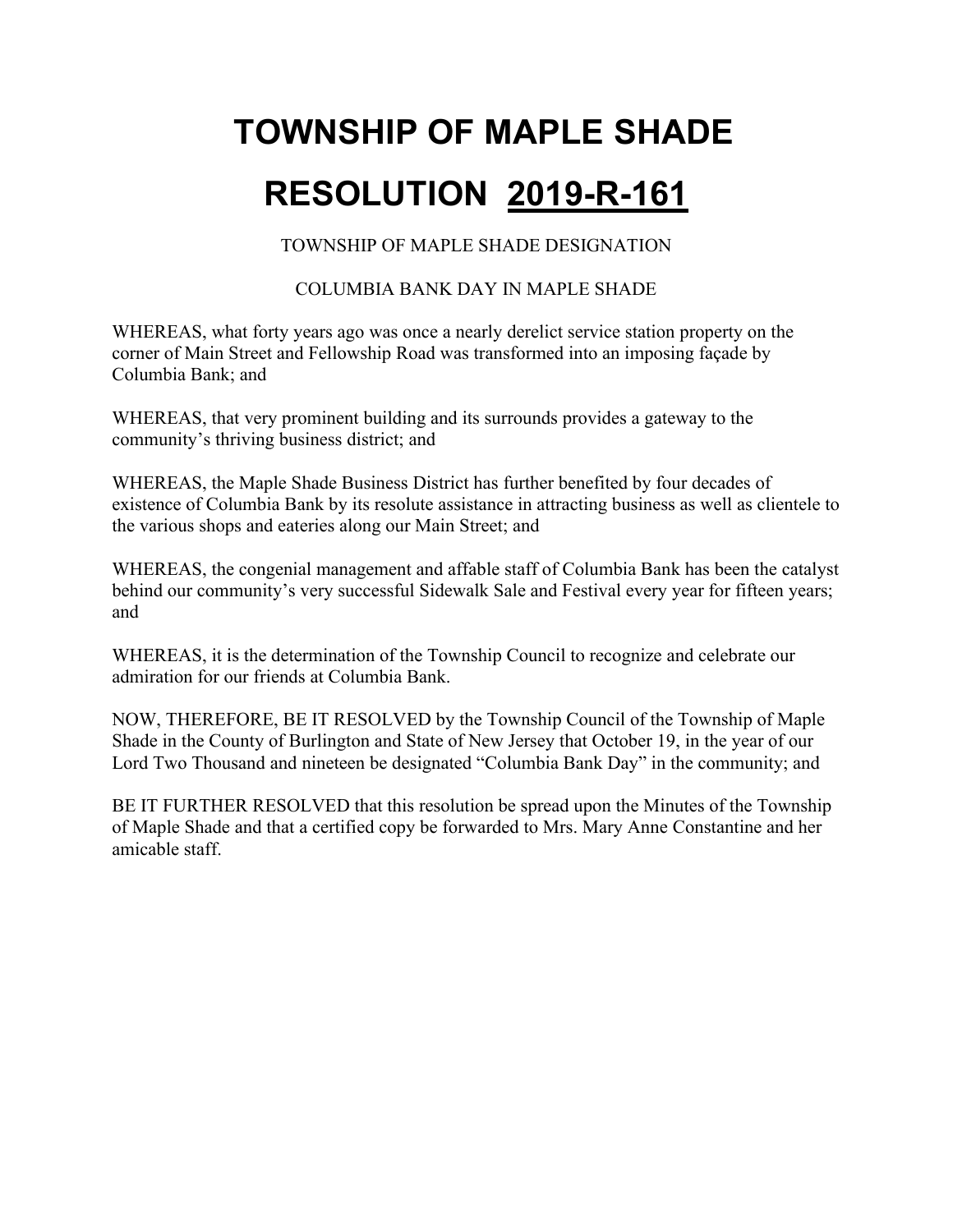#### **CERTIFICATION**

I hereby certify the foregoing to be a true copy of a Resolution adopted by the Township Council of the Township of Maple Shade, County of Burlington and State of New Jersey at a meeting held October 10, 2019.

| DATE: October 10, 2019 |               |               |             |             |         |               |
|------------------------|---------------|---------------|-------------|-------------|---------|---------------|
| <b>COUNCIL</b>         | <b>MOTION</b> | <b>SECOND</b> | <b>AYES</b> | <b>NAYS</b> | ABSTAIN | <b>ABSENT</b> |
| Manchello              |               |               | x           |             |         |               |
| <b>Nunes</b>           |               |               |             |             |         |               |
| Volpe                  |               | х             | ^           |             |         |               |
| Wiest                  | х             |               | x           |             |         |               |
| Kauffman               |               |               | ́           |             |         |               |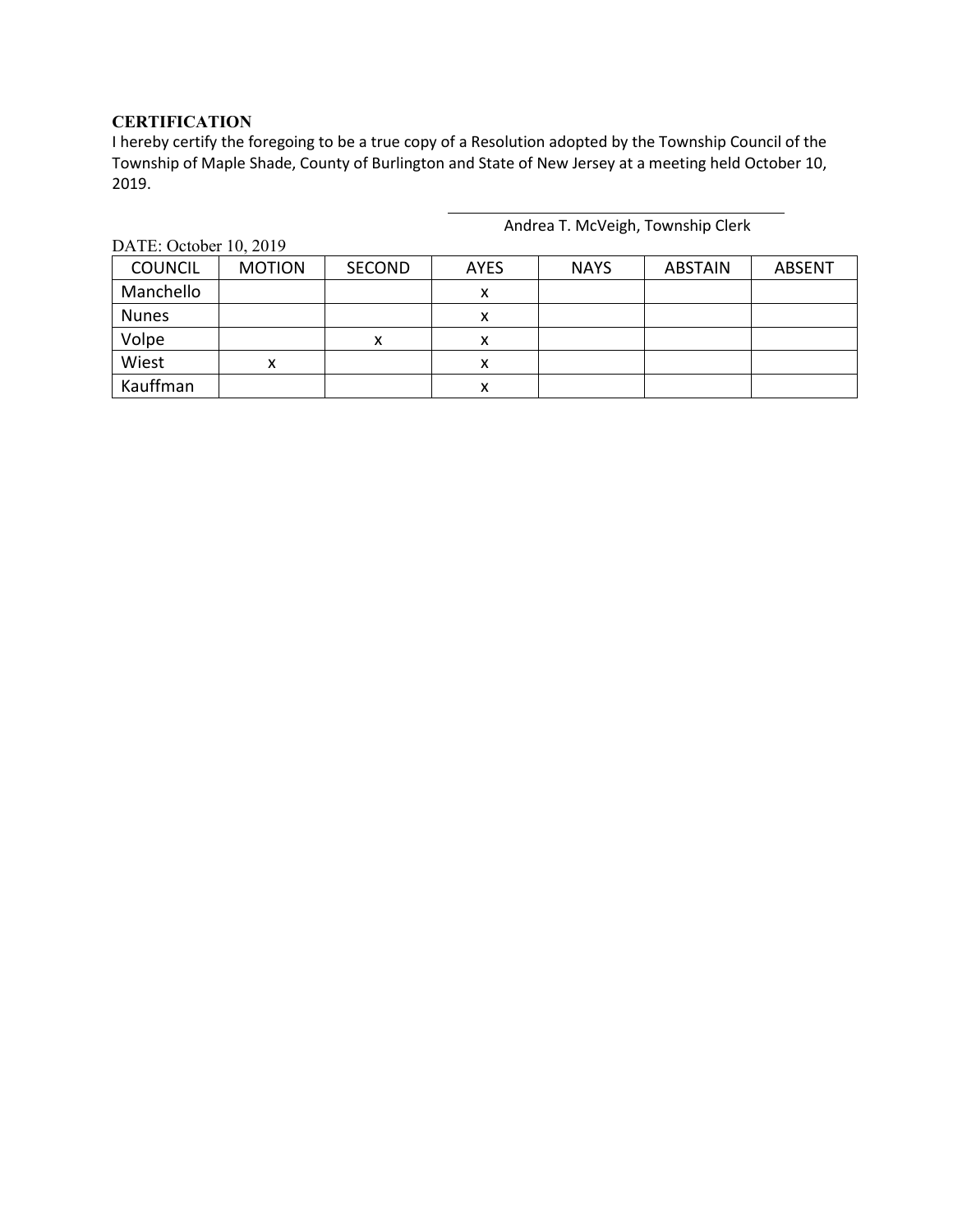APPOINT EDWARD CORRELL, JR AS CLASS III OFFICER

WHEREAS, on May 9, 2019 the Township Council adopted Ordinance 2019- 06 adding the positions of Class II and Class III Special Law Enforcement Officer; and

WHEREAS, the Chief of Police has recommended appointing Edward Correll, Jr as a Class III Officer for the 2019-2020 Maple Shade School District year; and

WHEREAS, funding for this position is subject to reimbursement from the Maple Shade Board of Education.

NOW THEREFORE, BE IT RESOLVED by the Township Council of the Township of Maple Shade, County of Burlington as follows:

1. Edward Correll, Jr is hereby appointed as a Class III Officer of the Maple Shade Police Department commencing October 6, 2019 for the 2019-2020 academic year subject to successful completion of all training.

2. This appointment is only for one academic year. Any renewal is subject to continued funding by the Board of Education and satisfactory evaluation of the officer.

3. This appointment may be terminated prior to the end of the term should the Board of Education cease to fund the position.

#### **CERTIFICATION**

I hereby certify the foregoing to be a true copy of a Resolution adopted by the Township Council of the Township of Maple Shade, County of Burlington and State of New Jersey at a meeting held October 10, 2019.

COUNCIL | MOTION | SECOND | AYES | NAYS | ABSTAIN | ABSENT Manchello x Nunes x x Volpe  $\vert x \vert$  x  $\vert x \vert$  x Wiest x Kauffman x

Andrea T. McVeigh, Township Clerk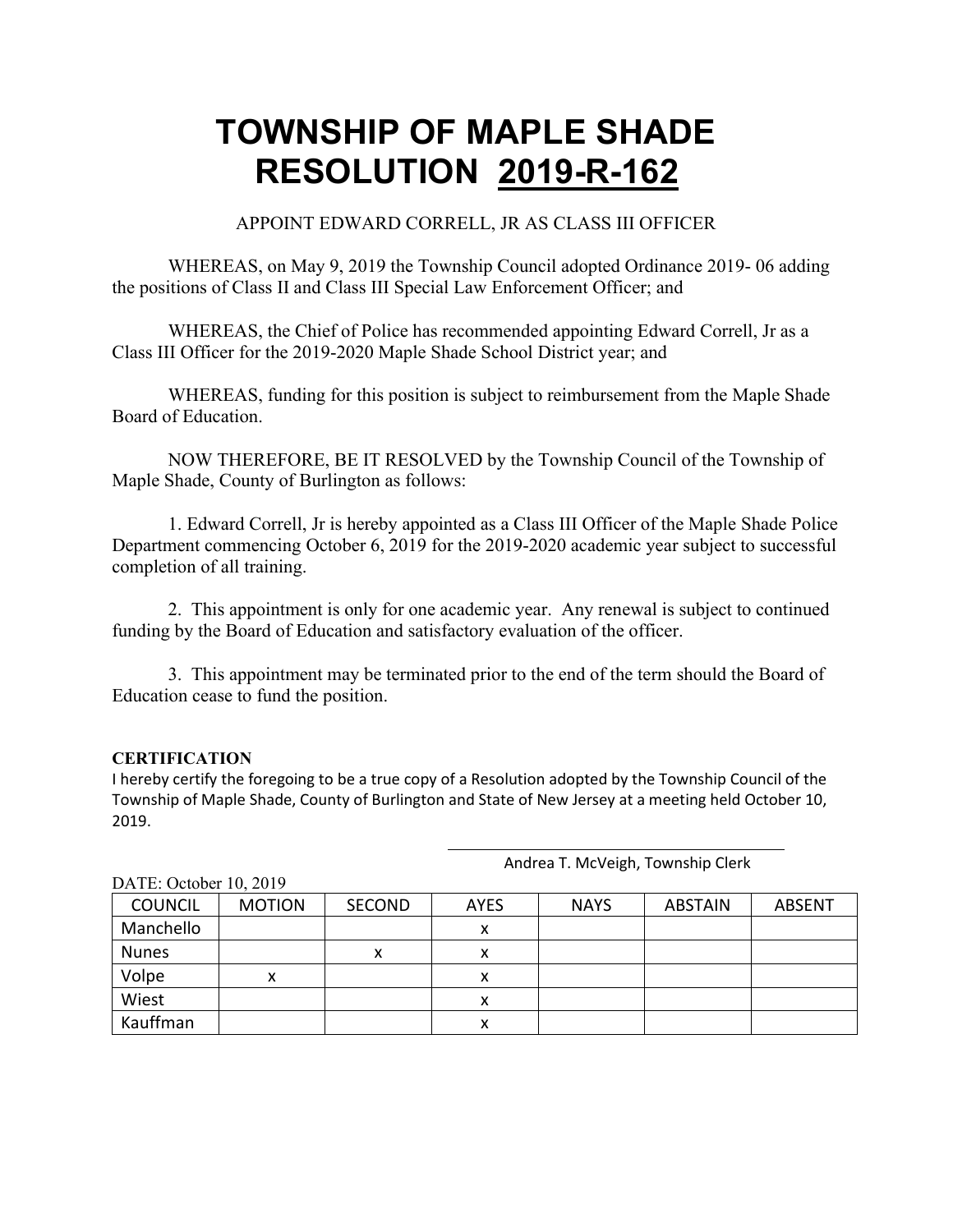### RESOLUTION AUTHORIZING ELECTRONIC TAX SALE

WHEREAS, NJSA 54:5-19.1 authorizes electronic tax sales pursuant to rules and regulations to be promulgated by the Director of the Division of Government Services, and

WHEREAS, the Director of the Division of Local Government Services has promulgated rules and regulations regarding the use of electronic tax sales, and

WHEREAS, an electronic tax sale is innovative and provides a greater pool of potential lien buyers, thus creating the environment for a more complete tax sale process, and

WHEREAS, the Township Tax Collector has recommended that the Township participate in an electronic tax sale for 2018 and prior year delinquencies.

NOW, THEREFORE, BE IT RESOLVED, by the Township Council of the Township of Maple Shade, County of Burlington, that the Tax Collector is hereby authorized to conduct an electronic tax sale.

#### **CERTIFICATION**

I hereby certify the foregoing to be a true copy of a Resolution adopted by the Township Council of the Township of Maple Shade, County of Burlington and State of New Jersey at a meeting held October 10, 2019.

| DATE: October 10, 2019 |               |               |             | $\overline{\phantom{a}}$ |                |               |
|------------------------|---------------|---------------|-------------|--------------------------|----------------|---------------|
| COUNCIL                | <b>MOTION</b> | <b>SECOND</b> | <b>AYES</b> | <b>NAYS</b>              | <b>ABSTAIN</b> | <b>ABSENT</b> |
| Manchello              |               |               | x           |                          |                |               |
| <b>Nunes</b>           |               | $\mathbf v$   |             |                          |                |               |
| Volpe                  |               |               | x           |                          |                |               |
| Wiest                  |               |               | x           |                          |                |               |
| Kauffman               |               |               | x           |                          |                |               |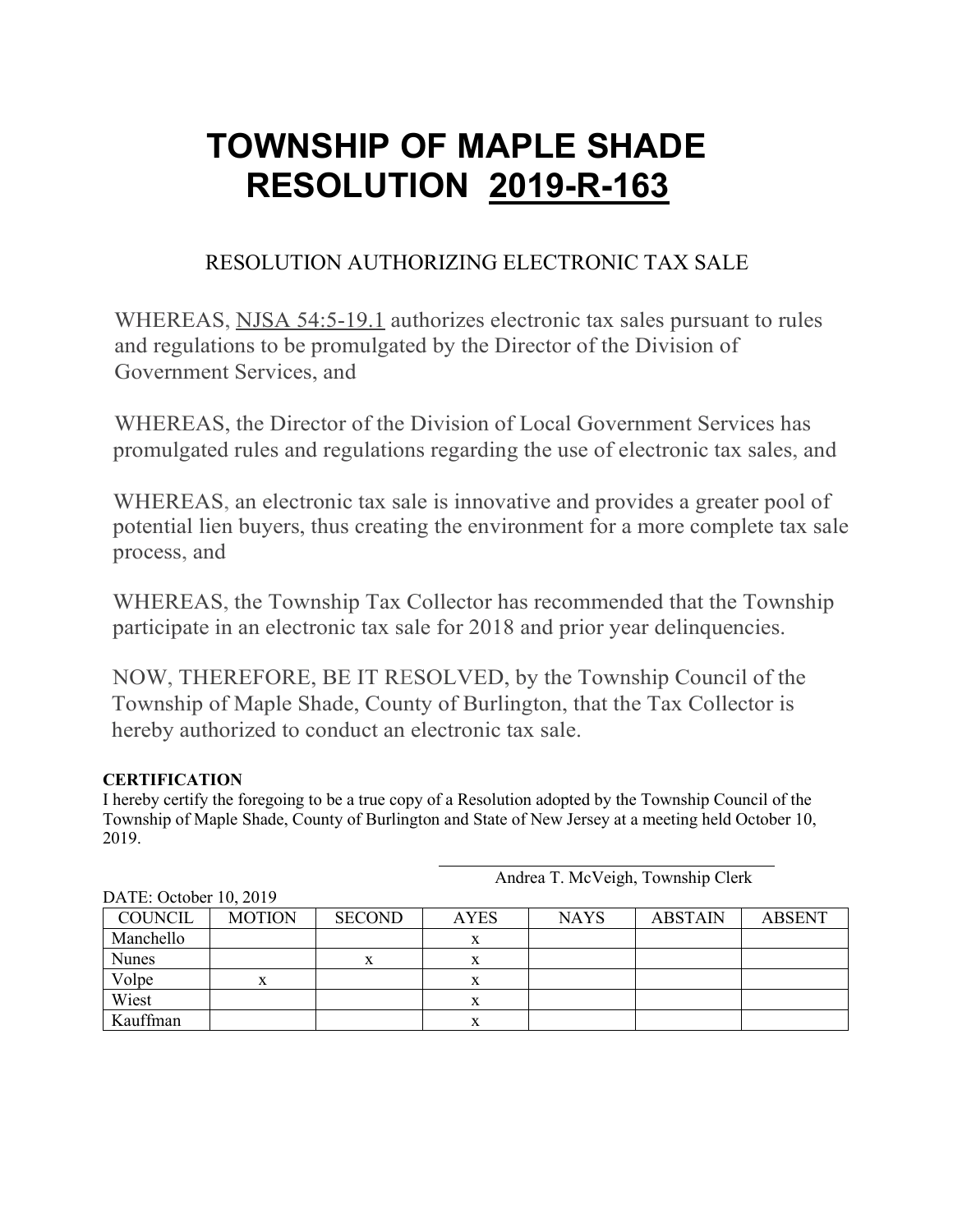### AWARD OF CONTRACT TO JP SMITH CONTRACTORS, INC. FOR THE MAIN STREET PUMP STATION STRUCTURAL RENOVATIONS

WHEREAS, the Township Council has determined to provide for structural renovations for the Main Street Pump Station; and

WHEREAS, N.J.S.A. 40A:11-4 states that a contract, the cost of which will exceed the municipal bid threshold (\$40,000) in a fiscal year, shall be awarded only after public advertising for bids and bidding therefor; and

WHEREAS, the Township Engineer has publicly advertised for bids and received and opened bids on September 25, 2019 for the purpose of awarding a contract for the aforementioned purpose and the Township Engineer has informed the Township Council that a certain entity is the lowest, qualified responsible bidder for said contract and recommended that the Township Council award said contract or reject said bids within sixty (60) days as required by N.J.S.A. 40A:11-4; and

WHEREAS, the Township's Chief Financial Officer, as required by N.J.A.C. 5:30-1, has certified that there are sufficient funds available for the purpose of awarding a contract to said entity, said certification being attached hereto and made a part hereof.

NOW, THEREFORE, BE IT RESOLVED, by the Township Council of the Township of Maple Shade, in the County of Burlington and State of New Jersey, as follows:

1. That the Township Council, based upon the aforementioned certificate, hereby declares that there are sufficient funds available for the aforesaid purpose, and the Township Council hereby directs that the hereinafter expenditure be charged against:

2. That the Township Council hereby declares that JP Smith Contractors, Inc., 120 S. Eaton Road, Glenside, Pennsylvania (19039) is the lowest qualified bidder and hereby awards a contract to the said entity for the aforesaid purpose, with a total base bid price of \$53,400.00 representing bid items 1-9, said bid including an allowance of \$10,000.00 for additional repairs as needed, in accordance with the terms and conditions of the Bid Proposal, the Notice to Bidders and Specifications, copies of which are on file in the Office of the Township Clerk and available for public inspection during regular business hours.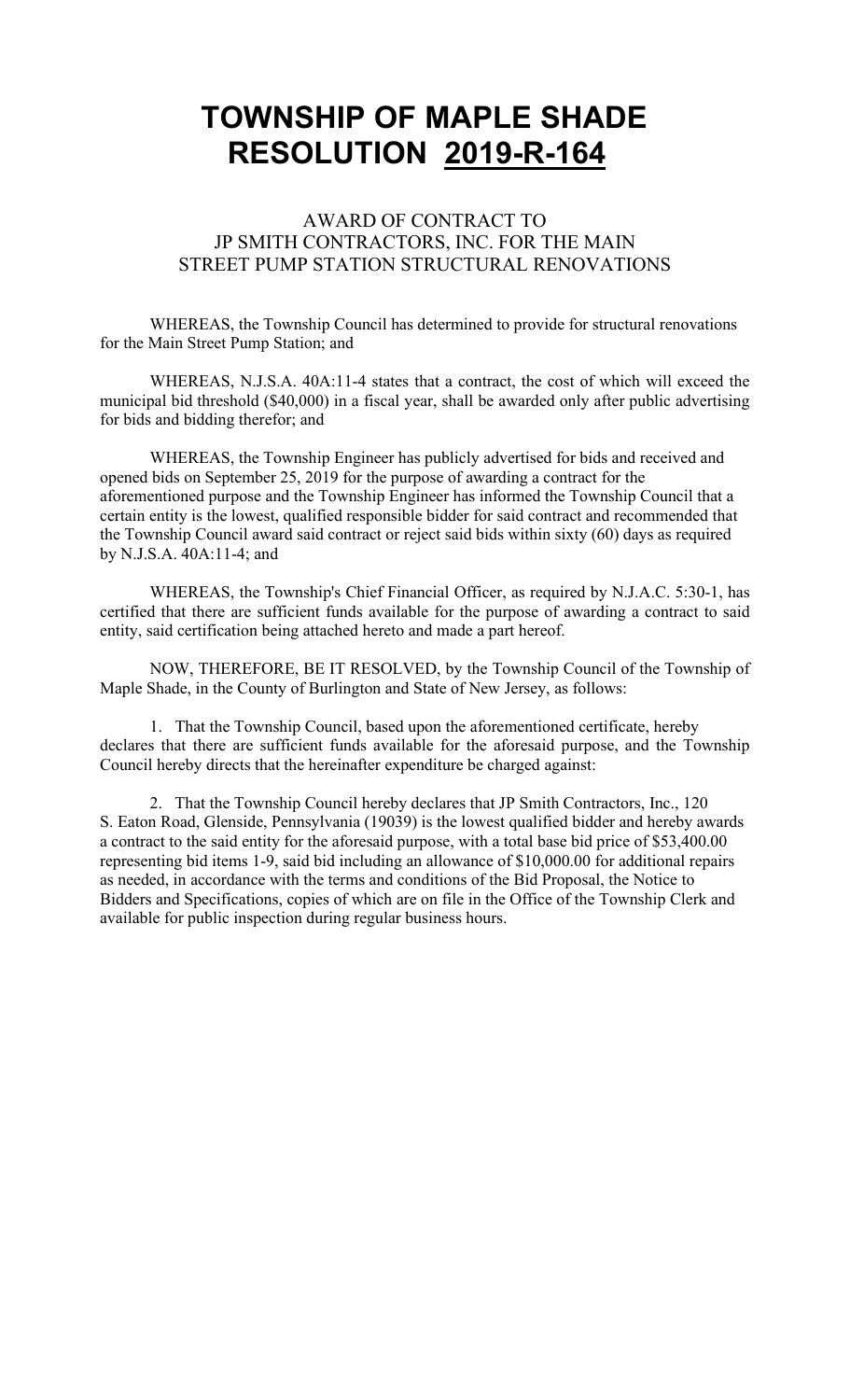3. That the Township Council hereby directs the Township Clerk to return the bid securities to any unsuccessful bidders in accordance with N.J.S.A. 40A:11-4.

4. That the Township Council hereby directs the Township Mayor and Clerk execute any contract documents which are necessary to effectuate the terms of this Resolution and which shall be prepared by or reviewed by the Office of the Township Attorney.

#### **CERTIFICATION**

I hereby certify the foregoing to be a true copy of a Resolution adopted by the Township Council of the Township of Maple Shade, County of Burlington and State of New Jersey at a meeting held October 10, 2019.

|                        |               |        |             | $\ldots$    |                |               |
|------------------------|---------------|--------|-------------|-------------|----------------|---------------|
| DATE: October 10, 2019 |               |        |             |             |                |               |
| <b>COUNCIL</b>         | <b>MOTION</b> | SECOND | <b>AYES</b> | <b>NAYS</b> | <b>ABSTAIN</b> | <b>ABSENT</b> |
| Manchello              |               |        | v           |             |                |               |
| <b>Nunes</b>           |               | х      |             |             |                |               |
| Volpe                  | х             |        | x           |             |                |               |
| Wiest                  |               |        |             |             |                |               |
| Kauffman               |               |        |             |             |                |               |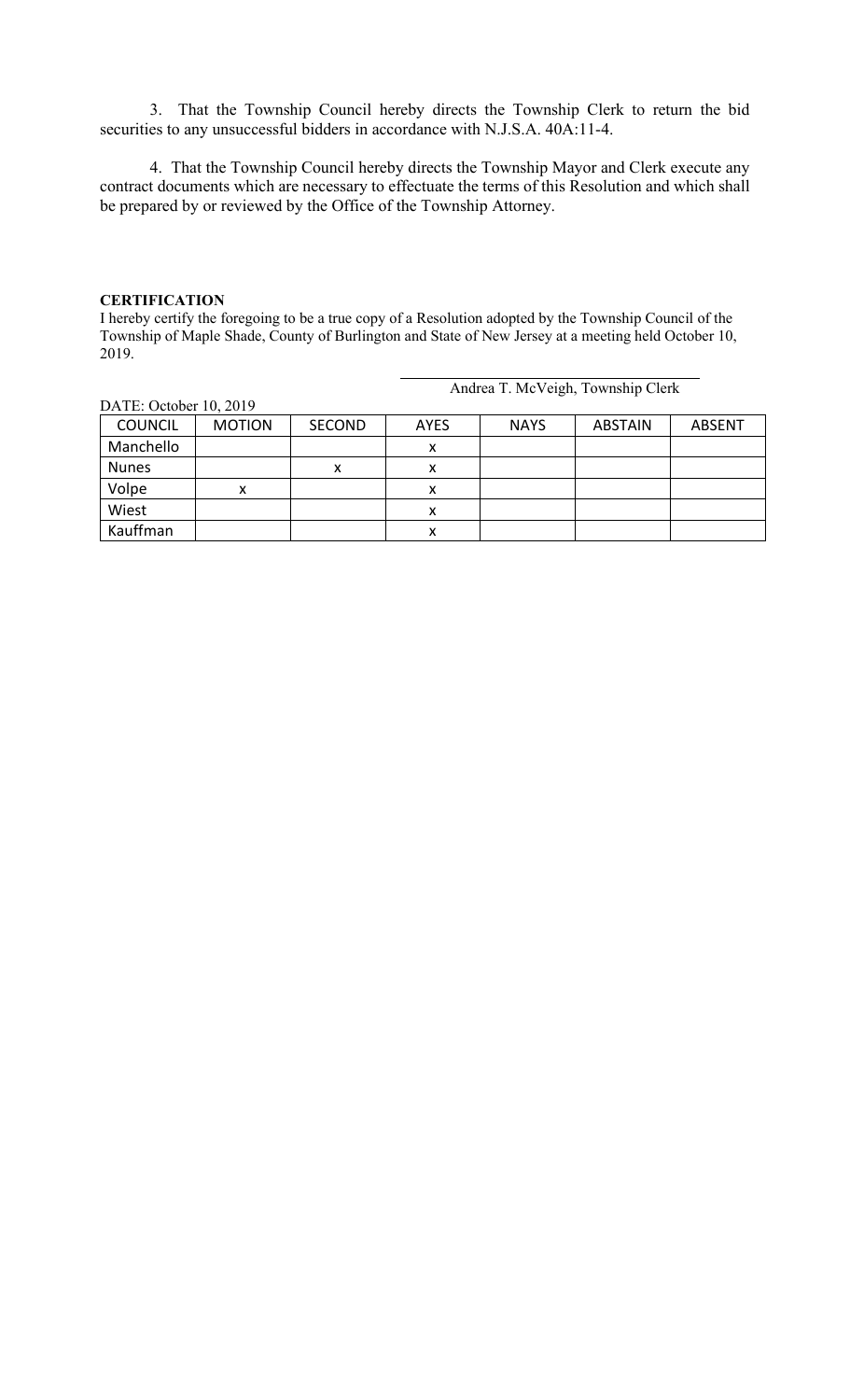### **AUTHORIZING THE AWARD OF A NON-FAIR AND OPEN CONTRACT TO LAWMEN SUPPLY FOR THE SUPPLYING OF POLICE UNIFORMS**

**WHEREAS***,* the Township of Maple Shade has a need for uniform clothing to certain Police Officers, Detectives and Administrative Personnel as a non-fair and open contract pursuant to the provision of N.J.S.A. 19:44A-20.5; and

**WHEREAS**, the Township of Maple Shade has determined and certified in writing that the value of the acquisition will exceed \$17,500; and

**WHEREAS,** Lawmen Supply, has submitted a quotation, dated 5/7/18 indicating they will provide uniform clothing to the Maple Shade Police Department as indicated by the attached pricing sheet; and

**WHEREAS**, Lawmen Supply has completed and submitted a Business Entity Disclosure Certification which certifies that Lawmen Supply has not made any reportable contributions to a political or candidate council in the Township of Maple Shade in the previous one year, and that the contract will prohibit Lawmen Supply from making any reportable contributions through the term of the contract; and

**WHEREAS,** the Chief Financial Officer, as required by N.J.A.C. 5:30-5.3 (b), has certified that there are sufficient funds available for the purpose of approving said contract in an amount not to \$55,000.00 to be charged to accounts 9-01-201-240-032, said certification being attached hereto and made a part hereof.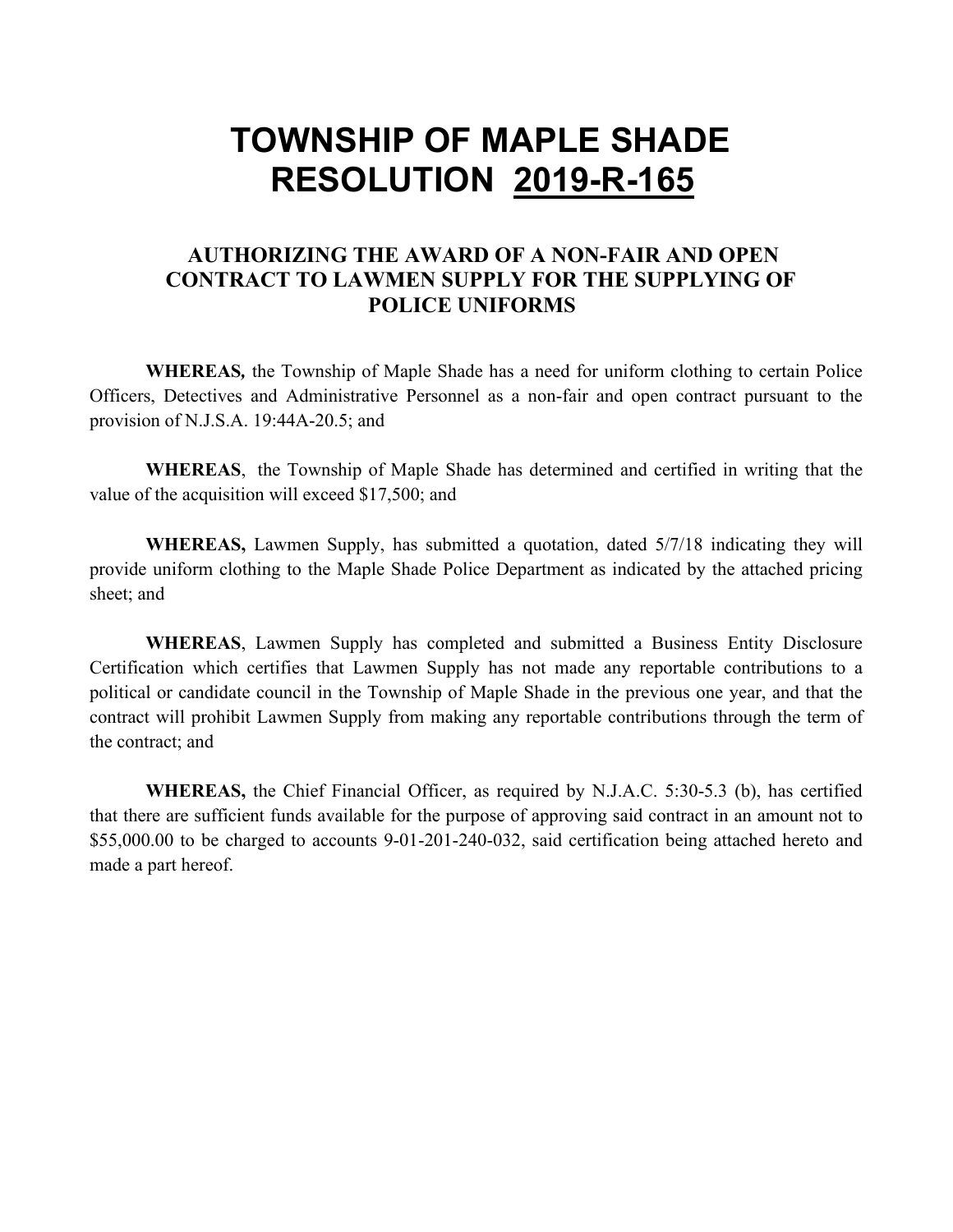**NOW, THEREFORE, BE IT RESOLVED** by the Mayor and Township Council of the Township of Maple Shade, County of Burlington, to hereby authorize and approve this contract with Lawmen Supply as a non-fair and open contract in an amount not to exceed \$55,000.

**BE IT FURTHER RESOLVED** that the appropriate Township Officials are hereby authorized to execute any and all documents to effectuate said purchase.

**BE IT FURTHER RESOLVED** that this Resolution shall take effect immediately upon adoption.

#### **CERTIFICATION**

I hereby certify the foregoing to be a true copy of a Resolution adopted by the Township Council of the Township of Maple Shade, County of Burlington and State of New Jersey at a meeting held October 10, 2019.

Andrea T. McVeigh, Township Clerk

| $P1$ , $P2$ , $P3$ , $P4$ , $P5$ , $P6$ , $P7$ , $P8$ , $P9$ , $P9$ , $P1$ , $P1$ , $P1$ , $P1$ , $P1$ , $P1$ , $P1$ , $P1$ , $P$ |        |        |      |      |         |        |
|-----------------------------------------------------------------------------------------------------------------------------------|--------|--------|------|------|---------|--------|
| COUNCIL                                                                                                                           | MOTION | SECOND | AYES | NAYS | ABSTAIN | ABSENT |
| Manchello                                                                                                                         |        |        | x    |      |         |        |
| Nunes                                                                                                                             |        | Χ      | X    |      |         |        |
| Volpe                                                                                                                             | Х      |        | ⋏    |      |         |        |
| Wiest                                                                                                                             |        |        | X    |      |         |        |
| Kauffman                                                                                                                          |        |        | X    |      |         |        |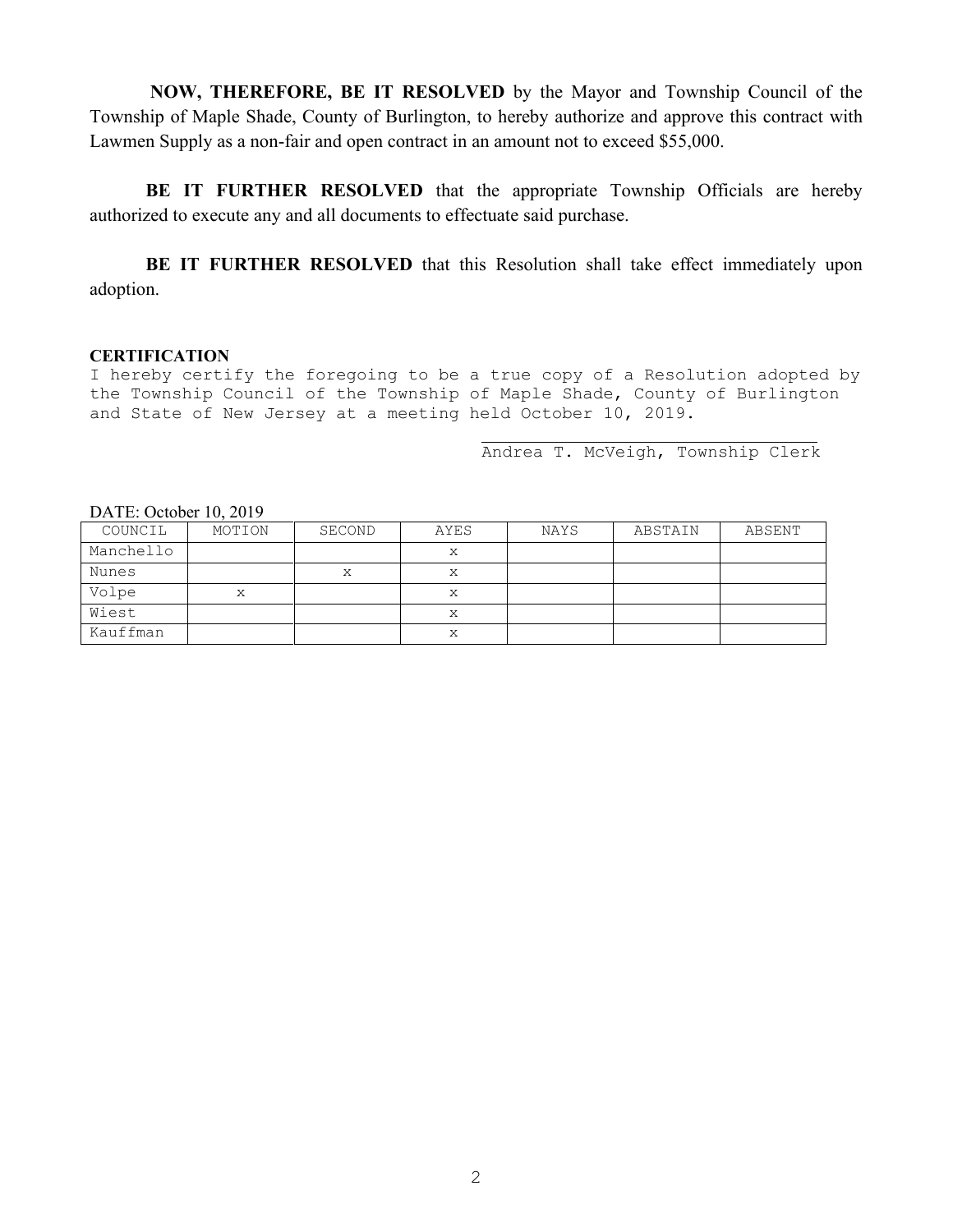## RESOLUTION FOR MEMBER PARTICIPATION IN A COOPERATIVE PRICING SYSTEM

A Resolution Authorizing the Township of Maple Shade to Enter into a Cooperative Pricing Agreement

WHEREAS, N.J.A.S. 40A:11-11(5) authorizes contracting units to establish a Cooperative Pricing System and to enter into Cooperative Pricing Agreements for its administration; and

WHEREAS, the Hunterdon County Educational Services Commission, hereinafter referred to as the "Lead Agency" has offered voluntary participation in a Cooperative Pricing System for the purchase of goods and services;

WHEREAS, on October 10, 2019 the governing body of the Township of Maple Shade, County of Burlington, State of New Jersey duly considered participation in a Cooperative Pricing System for the provision and performance of goods and services;

NOW, THEREFORE, BE IT RESOLVED, as follows

TITLE

This Resolution shall be known and may be cited as the Cooperative pricing Resolution of the Township of Maple Shade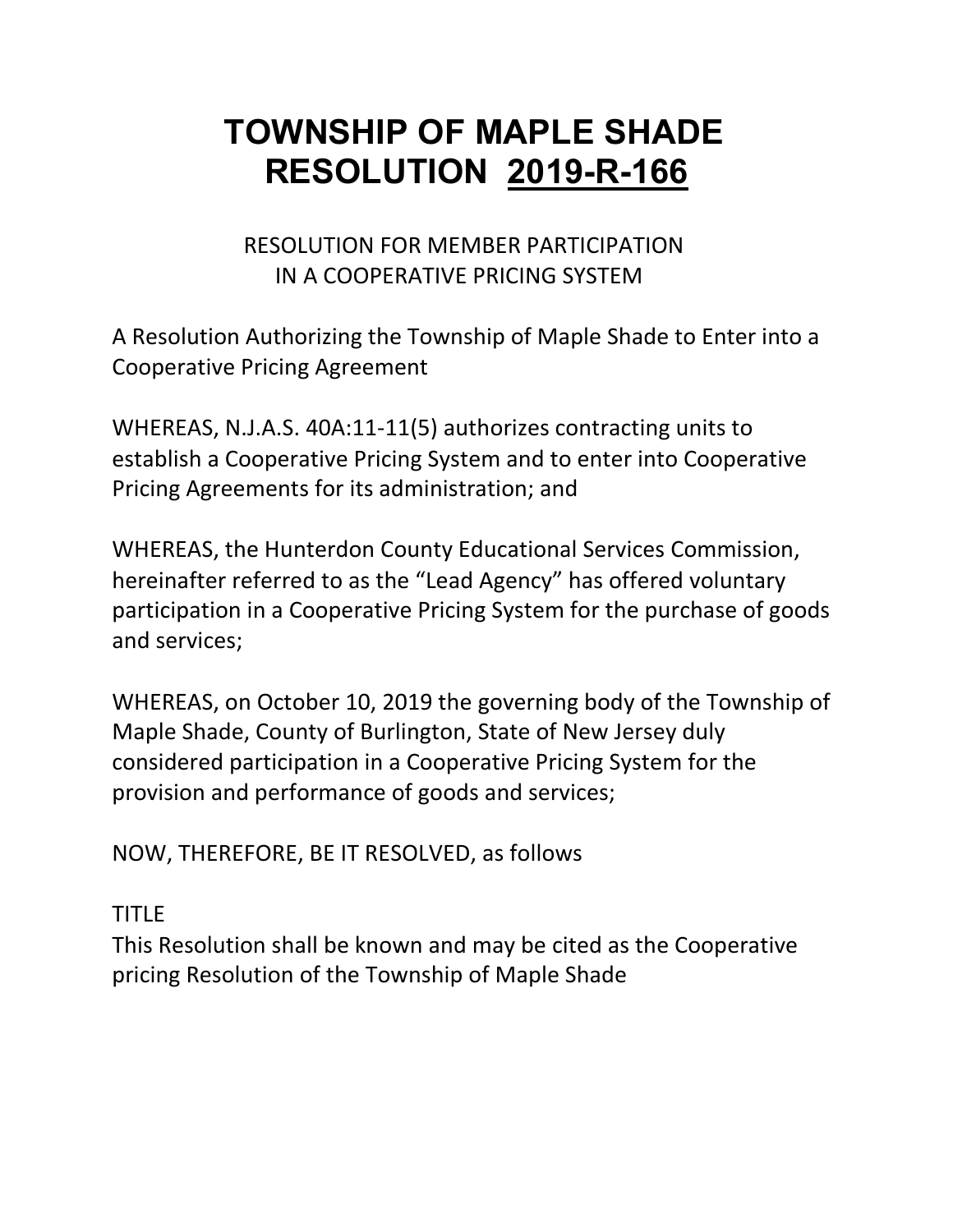### AUTHORITY

Pursuant to the provisions of N.J.S.A. 40A:11-11(5), the Township Manager, Susan Danson, is hereby authorized to enter into a Cooperative Pricing Agreement with the Lead Agency.

### CONTRACTING UNIT

The Lead Agency shall be responsible for complying with the provisions of the Local Public Contracts Law (N.J.S.A. 40A:11-1 et seq) and all other provisions of the revised statutes of the State of New Jersey.

### EFFECTIVE DATE

This resolution shall take effect immediately upon passage.

#### **CERTIFICATION**

I hereby certify the foregoing to be a true copy of a Resolution adopted by the Township Council of the Township of Maple Shade, County of Burlington and State of New Jersey at a meeting held October 10, 2019.

| DATE: October 10, 2019 |               |               |             |             |                |               |
|------------------------|---------------|---------------|-------------|-------------|----------------|---------------|
| <b>COUNCIL</b>         | <b>MOTION</b> | <b>SECOND</b> | <b>AYES</b> | <b>NAYS</b> | <b>ABSTAIN</b> | <b>ABSENT</b> |
| Manchello              |               |               | х           |             |                |               |
| <b>Nunes</b>           |               | x             | x           |             |                |               |
| Volpe                  | х             |               | х           |             |                |               |
| Wiest                  |               |               | x           |             |                |               |
| Kauffman               |               |               | х           |             |                |               |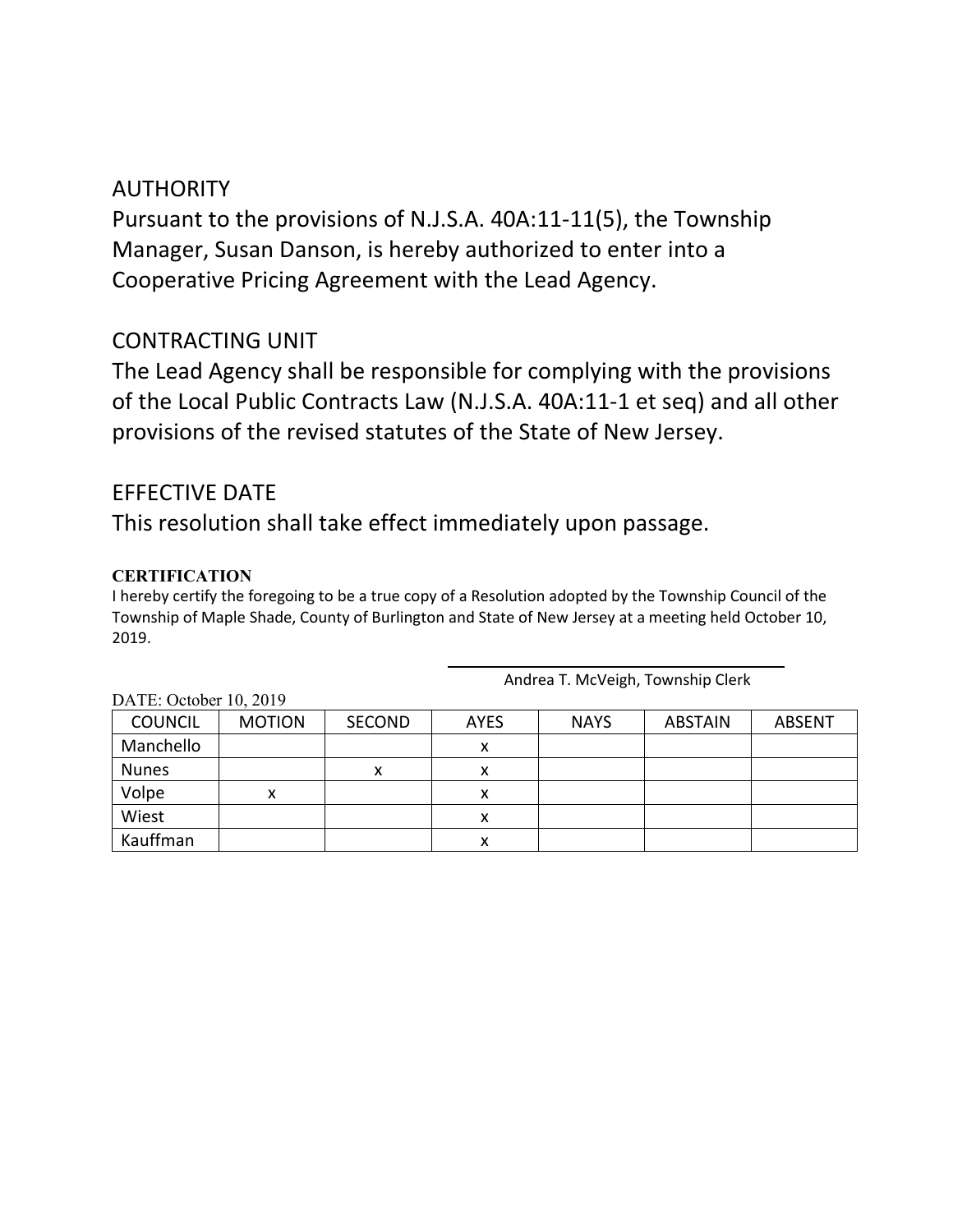### RESOLUTION TO WAIVE THE LOCAL BINGO LICENSE FEE FOR THE MAPLE SHADE INDEPENDENT FIRE COMPANY NUMBER 1 FOR A ONE YEAR TERM

WHEREAS, the Maple Shade Independent Fire Company #1 is making application to renew their annual bingo license; and

WHEREAS, a Township application fee of \$500.00 is required by the applicant when renewing said license; and

WHEREAS, the Fire Department has become a polling place for the community and gives back to our residents; and

WHEREAS, the Township Council desires to waive said Township Licensing fee for the Maple Shade Fire Department.

NOW, THEREFORE, BE IT RESOLVED, by the Township Council of the Township of Maple Shade, in the County of Burlington and State of New Jersey, as follows:

1. That the Township Council, for the aforementioned reasons, hereby waives the \$500.00 Township License Renewal Fee for the Maple Shade Independent Fire Company Number 1.

#### **CERTIFICATION**

I hereby certify the foregoing to be a true copy of a Resolution adopted by the Maple Shade Township Council at a meeting held on October 10, 2019.

Andrea T. McVeigh, Township Clerk

 $\overline{\phantom{a}}$  ,  $\overline{\phantom{a}}$  ,  $\overline{\phantom{a}}$  ,  $\overline{\phantom{a}}$  ,  $\overline{\phantom{a}}$  ,  $\overline{\phantom{a}}$  ,  $\overline{\phantom{a}}$  ,  $\overline{\phantom{a}}$  ,  $\overline{\phantom{a}}$  ,  $\overline{\phantom{a}}$  ,  $\overline{\phantom{a}}$  ,  $\overline{\phantom{a}}$  ,  $\overline{\phantom{a}}$  ,  $\overline{\phantom{a}}$  ,  $\overline{\phantom{a}}$  ,  $\overline{\phantom{a}}$ 

|              | $2.1111$ . $3.0001110$ , $4017$ |               |             |             |                |               |  |
|--------------|---------------------------------|---------------|-------------|-------------|----------------|---------------|--|
| COUNCIL      | <b>MOTION</b>                   | <b>SECOND</b> | <b>AYES</b> | <b>NAYS</b> | <b>ABSTAIN</b> | <b>ABSENT</b> |  |
| Manchello    |                                 |               |             |             |                |               |  |
| <b>Nunes</b> |                                 | x             |             |             |                |               |  |
| Volpe        |                                 |               |             |             |                |               |  |
| Wiest        |                                 |               |             |             |                |               |  |
| Kauffman     |                                 |               | л           |             |                |               |  |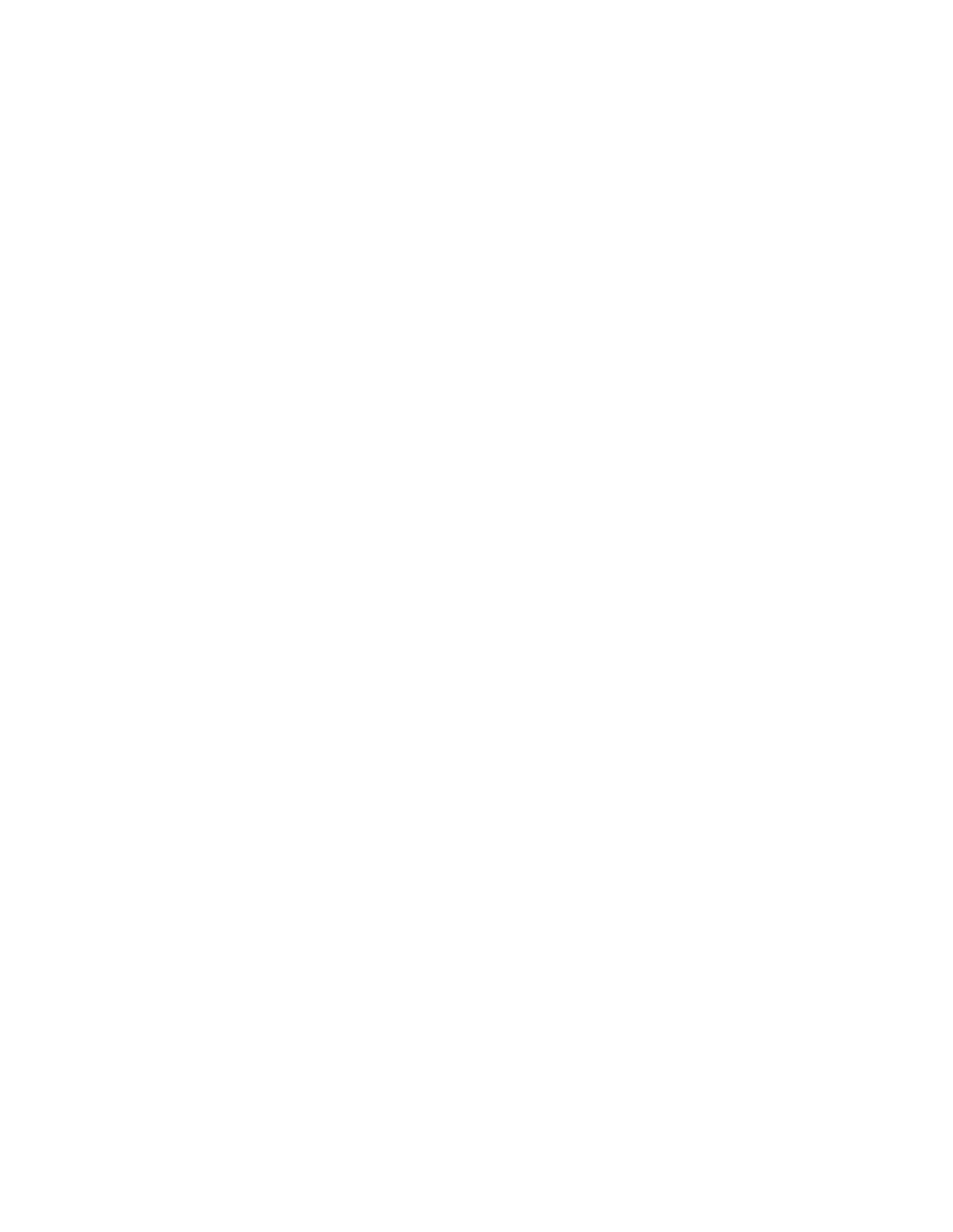RESOLUTION AUTHORIZING AN APPLICATION TO THE NEW JERSEY DOT OFFICE OF BICYCLE AND PEDESTRIAN SAFETY PROGRAMS SEEKING FUNDING FOR A FEASIBILITY STUDY OF A RAIL – WITH – TRAIL ON THE CONTRAIL CORRIDOR

WHEREAS, a sustainable community seeks to optimize quality of life for its residents by ensuring that its environmental, economic and social objectives are balanced and mutually supportive; and

WHEREAS, the Township of Maple Shade strives to save tax dollars, assure clean land, air and water, improve working and living environments; and

WHEREAS, the Township of Maple Shade recognizes that by providing for safe travel alternatives to motor vehicles the Township can reduce local greenhouse gas emissions and improve the quality of life for its residents; and

WHEREAS, the Township of Maple Shade is seeking funding to complete a Comprehensive Bicycle and Pedestrian Plan from the Local Bicycle / Pedestrian and Planning Assistance fund administered by the New Jersey Department of Transportation Office of Bicycle and Pedestrian Programs; and

WHEREAS, A Rail -with-Trail along or adjacent to the right-of-way of the Conrail corridor if found to be feasible will connect the Township of Maple Shade with the 800 Mile Circuit Trails Network; and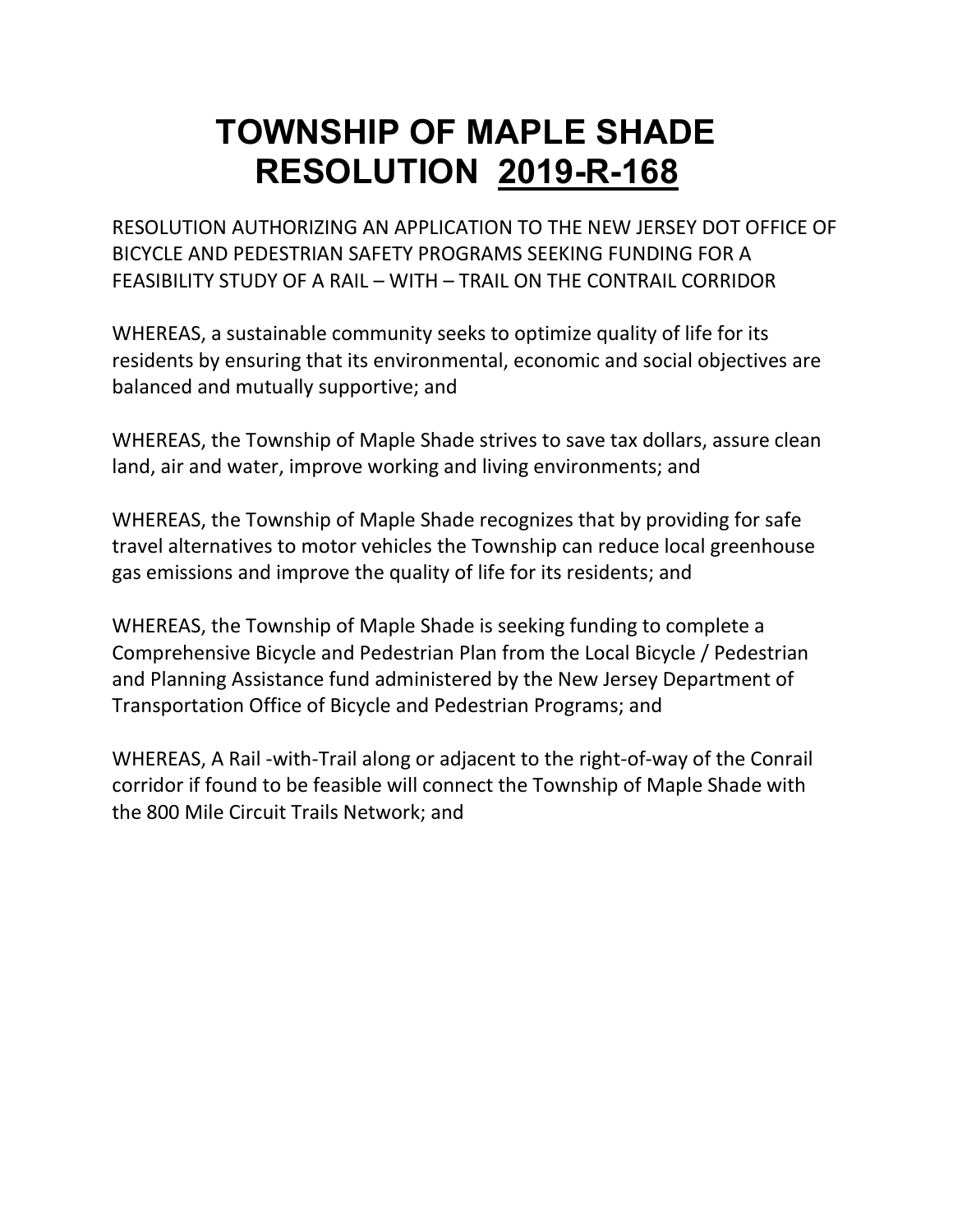WHEREAS, the Township of maple Shade recognizes the need to commit to making a good faith effort to implement actions that support the goals and objectives identified in the Comprehensive Plan should the Township receive said funds; and

NOW, THEREFORE, BE IT RESOLVED, by the Township Council of the Township of Maple Shade, County of Burlington, State of New Jersey, that the Township does support the application for funding, for a feasibility study of a rail-with-trail on the Conrail corridor, and commits to making a good faith effort, to implement the Plan upon completion.

#### **CERTIFICATION**

I hereby certify the foregoing to be a true copy of a Resolution adopted by the Township Council of the Township of Maple Shade, County of Burlington and State of New Jersey at a meeting held October 10, 2019.

| DATE: October 10, 2019 |               |               |             |             |                |               |
|------------------------|---------------|---------------|-------------|-------------|----------------|---------------|
| <b>COUNCIL</b>         | <b>MOTION</b> | <b>SECOND</b> | <b>AYES</b> | <b>NAYS</b> | <b>ABSTAIN</b> | <b>ABSENT</b> |
| Manchello              |               |               | х           |             |                |               |
| <b>Nunes</b>           |               | x             | x           |             |                |               |
| Volpe                  | x             |               | x           |             |                |               |
| Wiest                  |               |               | х           |             |                |               |
| Kauffman               |               |               |             |             |                |               |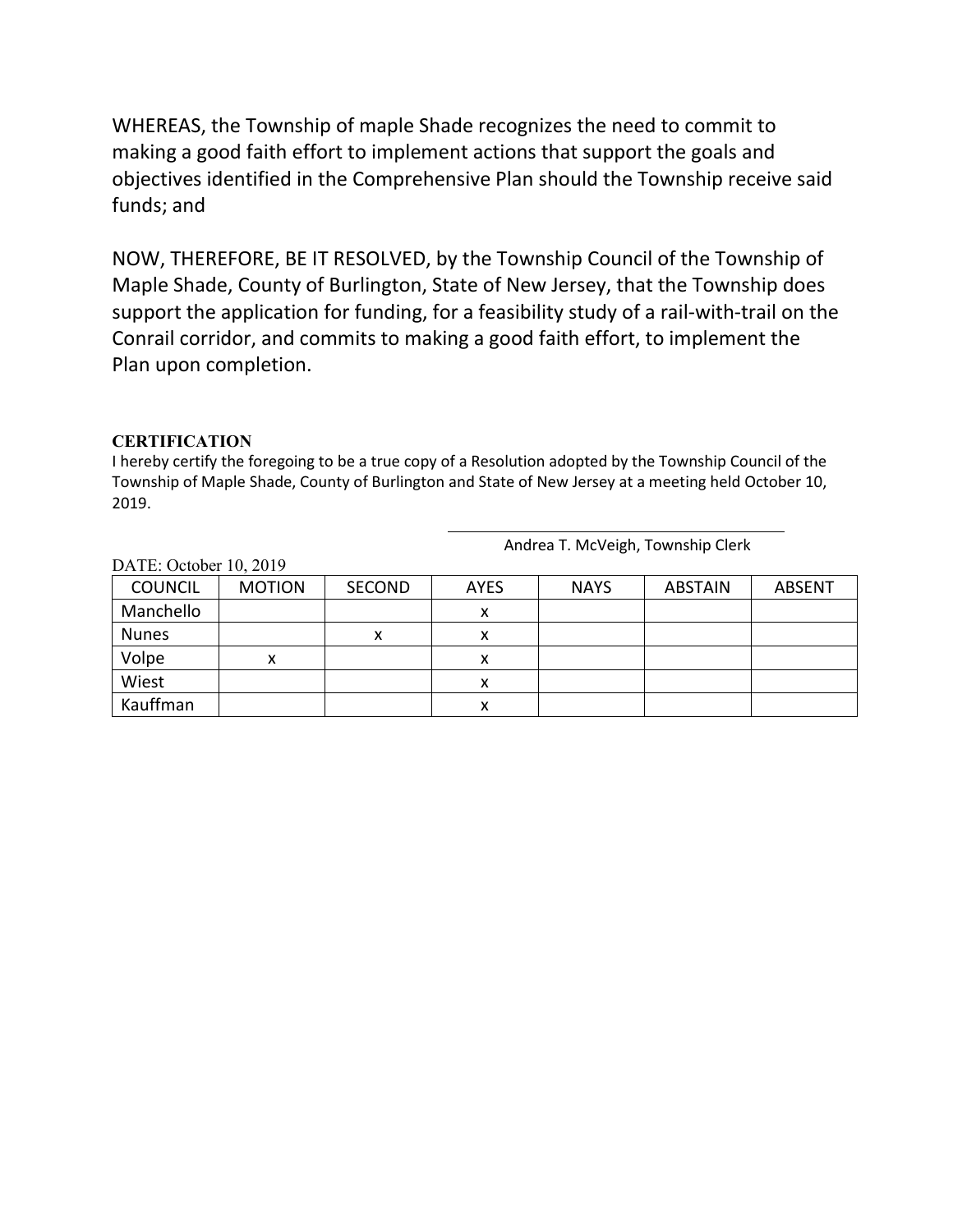#### RESOLUTION AUTHORIZING ESTABLISHMENT OF A LIEN FOR PROPERTY MAINTENANCE FOR BLOCK 11, LOT 28.01

WHEREAS, the Township Code Enforcement Officer issued notice of violation of Chapter 152 of the Township Code regarding property maintenance; and

WHEREAS, the owner of the property took no action to abate the noted conditions and failed to contact the Code Enforcement Officer to address the property maintenance issues; and

WHEREAS, Section 152-5 of the Township Code provides for the Township to undertake the actions necessary to bring the property in compliance with the Township Code and to charge the cost of abatement to the property owner; and

WHEREAS, the Code Enforcement Official has certified to the Township Council that the property was in violation of the property maintenance code, has identified the actions taken on the property by the Township and has provided proof of the cost incurred in bringing the property into compliance; and

WHEREAS, the Township Council, having reviewed the certification of the Code Enforcement Official and the proof of the cost incurred by the Township, hereby approves the charging of said costs against the subject property.

NOW, THEREFORE, BE IT RESOLVED, by the Township Council of the Township of Maple Shade, in the County of Burlington and State of New Jersey, as follows:

1. The Township Council hereby approves the charging of the following costs against the subject property.

| <b>Block</b> | Lot   | <b>Address</b>  | Cost<br>$\overline{\phantom{a}}$ |
|--------------|-------|-----------------|----------------------------------|
|              | 28.01 | 40 Collins Lane | \$965.43                         |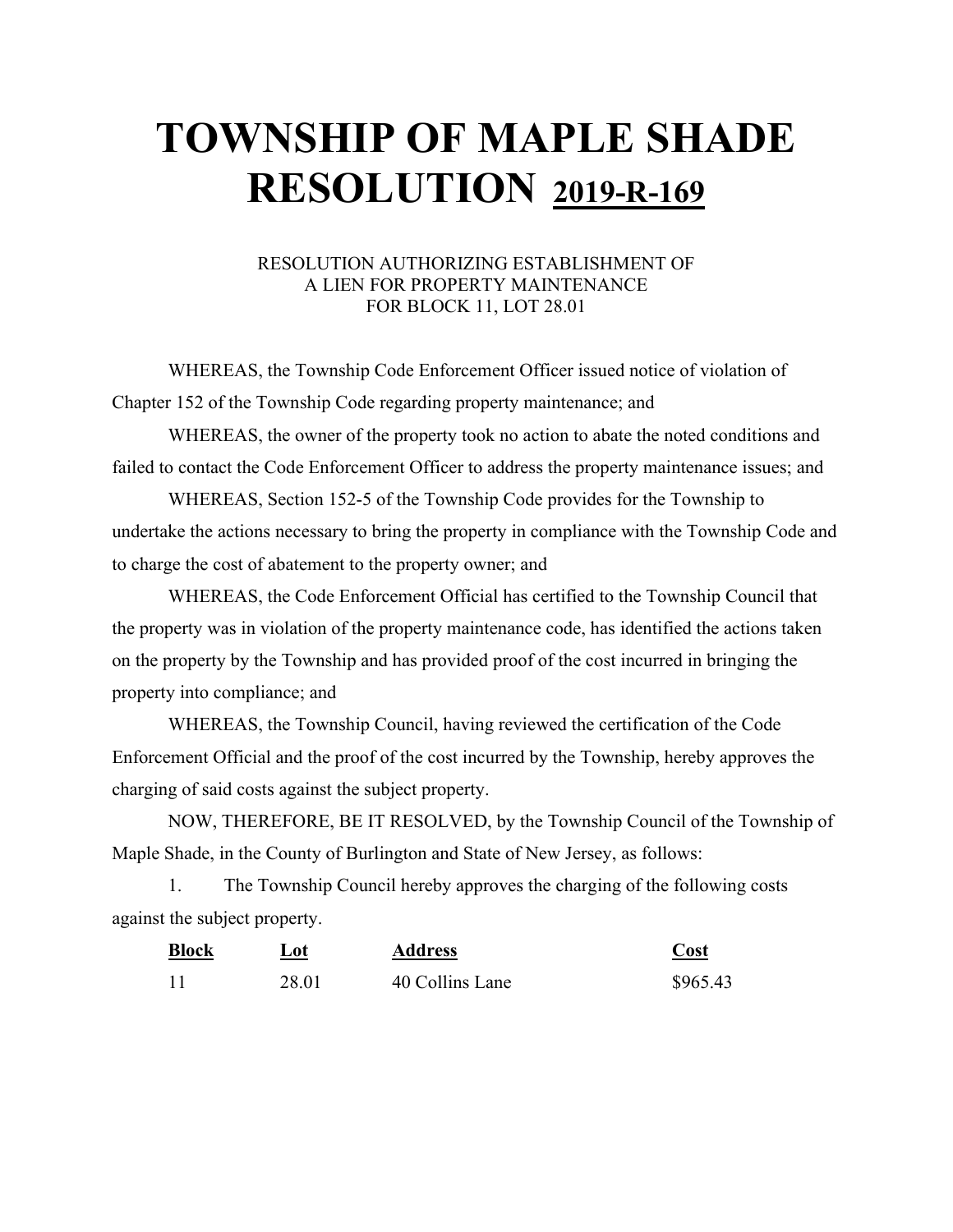#### **CERTIFICATION**

I hereby certify the foregoing to be a true copy of a Resolution adopted by the Maple Shade Township Council at a meeting held on October 10, 2019.

Andrea T. McVeigh, Township Clerk

 $\mathcal{L}_\mathcal{L}$ 

| <b>COUNCIL</b> | <b>MOTION</b> | <b>SECOND</b> | <b>AYES</b> | <b>NAYS</b> | <b>ABSTAIN</b> | <b>ABSENT</b> |
|----------------|---------------|---------------|-------------|-------------|----------------|---------------|
| Manchello      |               |               | x           |             |                |               |
| <b>Nunes</b>   |               | X             | x           |             |                |               |
| Volpe          |               |               |             |             |                |               |
| Wiest          |               |               | x           |             |                |               |
| Kauffman       |               |               |             |             |                |               |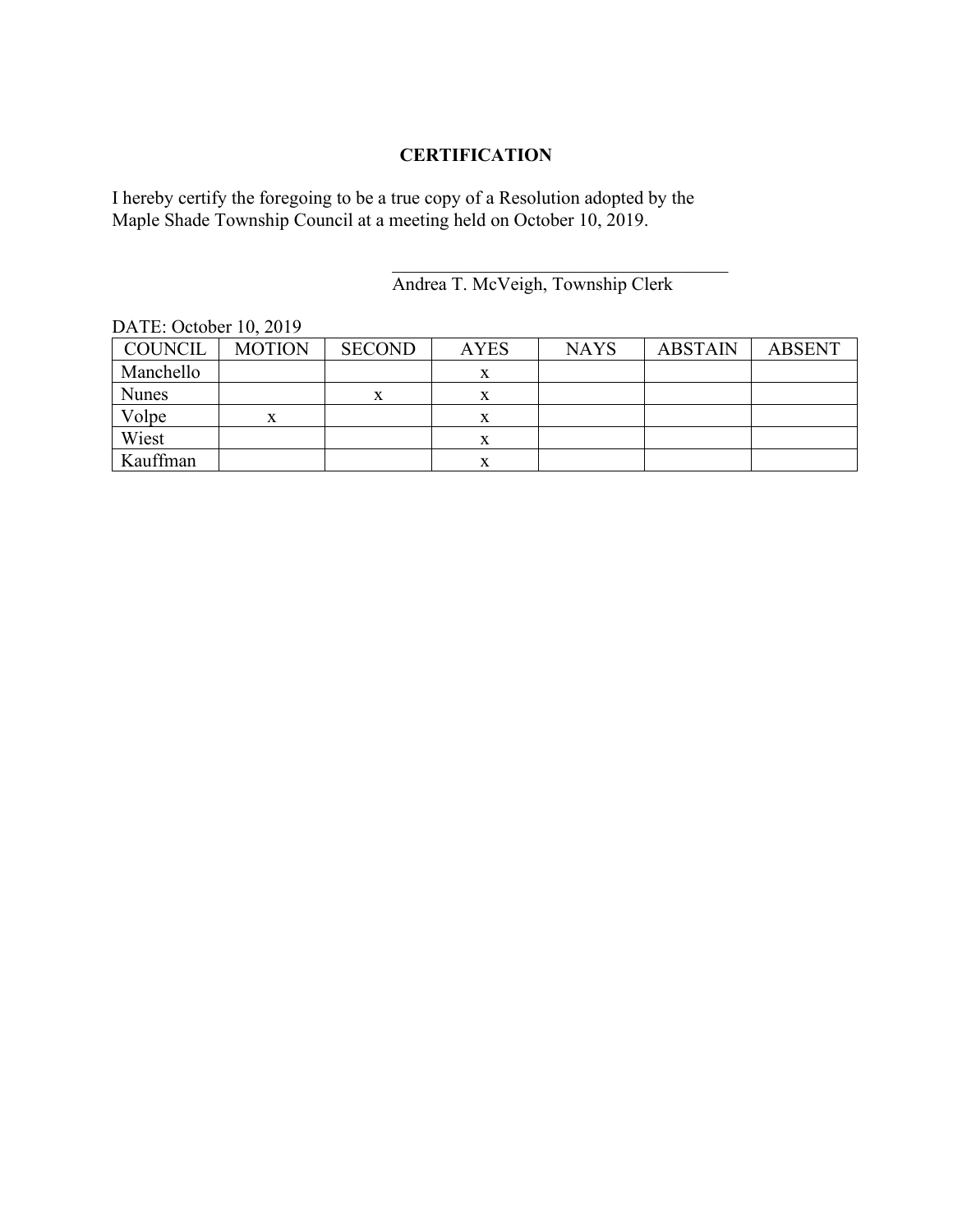WHEREAS, the Township Council of the Township of Maple Shade realizes the need to meet stricter standards of environmental stewardship and improve the environmental characteristics of our operations; and

WHEREAS, the "Greening" of public purchasing is therefore an immediate and practical step local government can take by instituting more sustainable practices and improve environmental performance and,

WHEREAS, purchasing Green or Environmentally Preferable products sends a clear signal to the market that there is a preference for green, clean and safe products, resulting in the availability of an increasing number of Environmentally Preferable alternative products in the marketplace, which will also become available to our residents; and

WHEREAS, the Township of Maple Shade will use the following definition when making the transition to Green or Environmentally Preferable purchasing:

### **Definition of Purpose of Green Purchasing**

Green or Environmentally Preferable Purchasing (EPP) is the purchase of goods and services that minimizes environmental impacts. It includes the purchase of products with post-consumer recycled content, that have lesser or reduced effect on human health and the environment when compared with competing products that serve the same purpose; and

WHEREAS, the Township Council of the Township of Maple Shade does establish and hereby direct the Qualified Purchasing Agent and/or their designee to purchase Green products using the following criteria to purchase the best Green product available: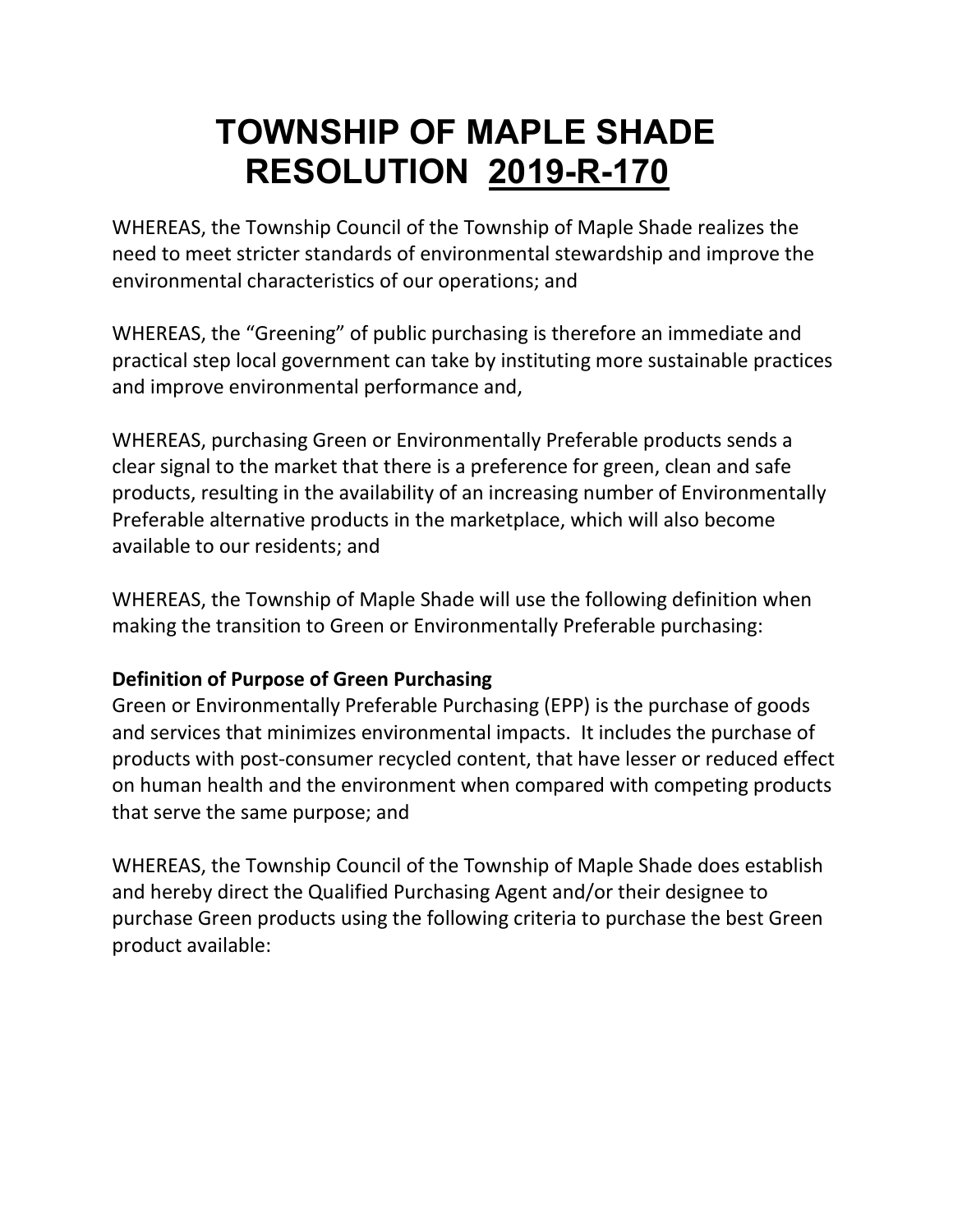- Distance of transport / localness of production
- Quality and performance standards of the product
- Packaging or distribution method of the product
- Price and performance of the product
- The raw materials, including energy and water, and post-consumer recyclable content used in the manufacture of the product; and

WHEREAS, the Township of Maple Shade does set forth the goals and objectives of the Green Purchasing Program as follows:

- To improve the Township's environmental performance and make it more sustainable
- To raise awareness of environmental issues among the staff
- To establish the Township's clear commitment to conducting its functions in an environmentally responsible manner
- To increase the Township 's environmental performance

NOW, THEREFORE, BE IT RESOLVED, that the Township Council of the Township of Maple Shade, in the County of Burlington, State of New Jersey does support and encourage the purchasing of Green and Environmentally Preferable Products as a meaningful, long-term objective that has value both for the community and for the employees.

#### **CERTIFICATION**

I hereby certify the foregoing to be a true copy of a Resolution adopted by the Township Council of the Township of Maple Shade, County of Burlington and State of New Jersey at a meeting held October 10, 2019.

| DATE: October 10, 2019 |               |               |      |             |                |               |
|------------------------|---------------|---------------|------|-------------|----------------|---------------|
| <b>COUNCIL</b>         | <b>MOTION</b> | <b>SECOND</b> | AYES | <b>NAYS</b> | <b>ABSTAIN</b> | <b>ABSENT</b> |
| Manchello              |               |               | х    |             |                |               |
| <b>Nunes</b>           |               | x             | х    |             |                |               |
| Volpe                  | x             |               | х    |             |                |               |
| Wiest                  |               |               | х    |             |                |               |
| Kauffman               |               |               | x    |             |                |               |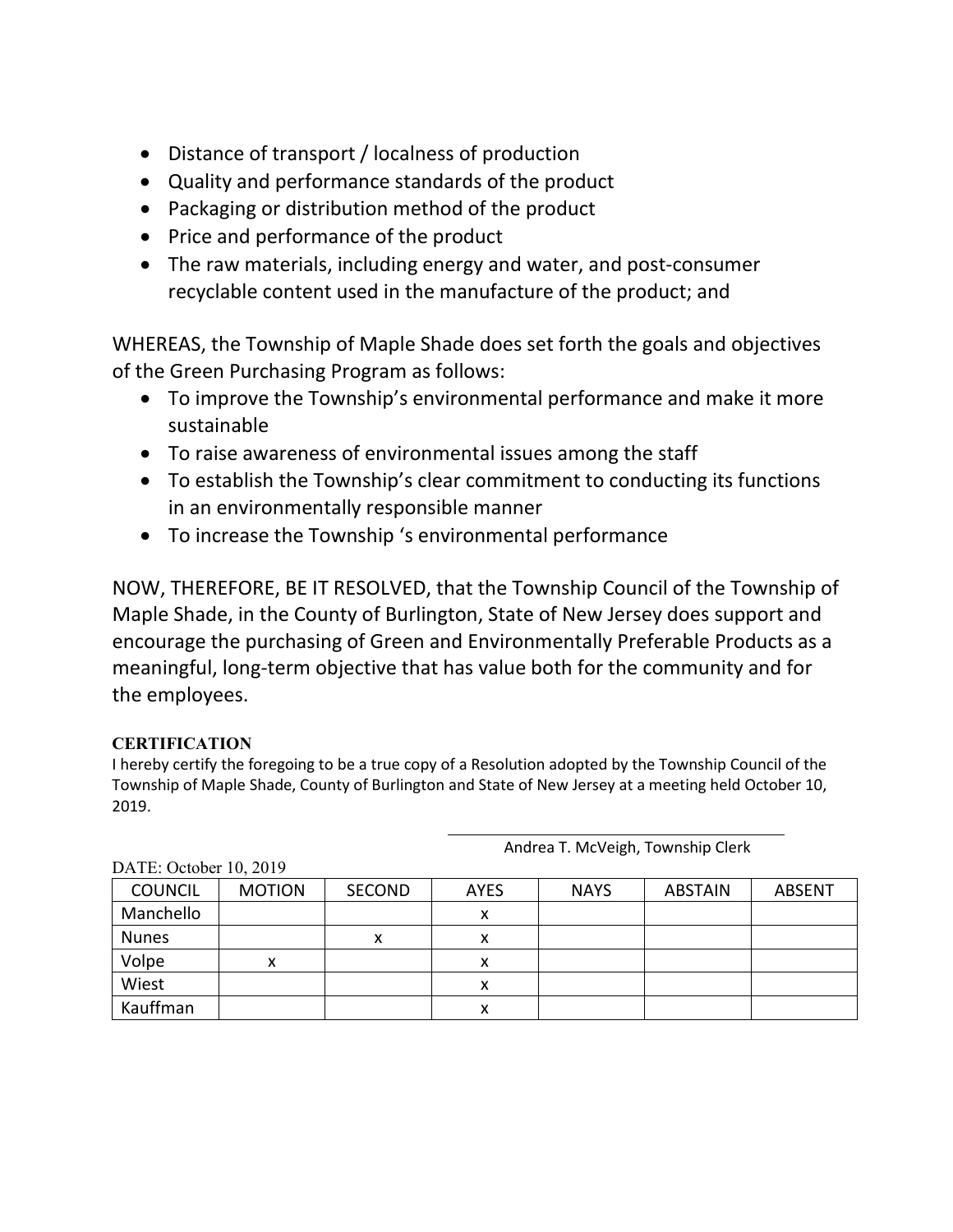### APPOINT FUND COMMISSIONER AND ALTERNATE FOR THE SOUTNERN NEW JERSEY REGIONAL EMPLOYEE BENEFITS FUND

BE IT RESOLVED BY THE, Township of Maple Shade, in the County of Burlington, State of New Jersey, that Susan Danson be and is hereby appointed as Fund Commissioner to the Southern New Jersey Regional Employee Benefits Fund to represent Maple Shade Township; and

BE IT FURTHER RESOLVED, that Diann Kauffman be and is appointed as Alternate Fund Commissioner to the Southern New Jersey Regional Employee Benefits Fund effective October 10, 2019

#### **CERTIFICATION**

 $\blacksquare$ 

I hereby certify the foregoing to be a true copy of a Resolution adopted by the Township Council of the Township of Maple Shade, County of Burlington and State of New Jersey at a meeting held October 10, 2019.

| DATE: October $10, 2019$ |               |               |             |             |                |               |
|--------------------------|---------------|---------------|-------------|-------------|----------------|---------------|
| <b>COUNCIL</b>           | <b>MOTION</b> | <b>SECOND</b> | <b>AYES</b> | <b>NAYS</b> | <b>ABSTAIN</b> | <b>ABSENT</b> |
| Manchello                |               |               | х           |             |                |               |
| <b>Nunes</b>             |               | х             |             |             |                |               |
| Volpe                    | х             |               |             |             |                |               |
| Wiest                    |               |               | x           |             |                |               |
| Kauffman                 |               |               |             |             |                |               |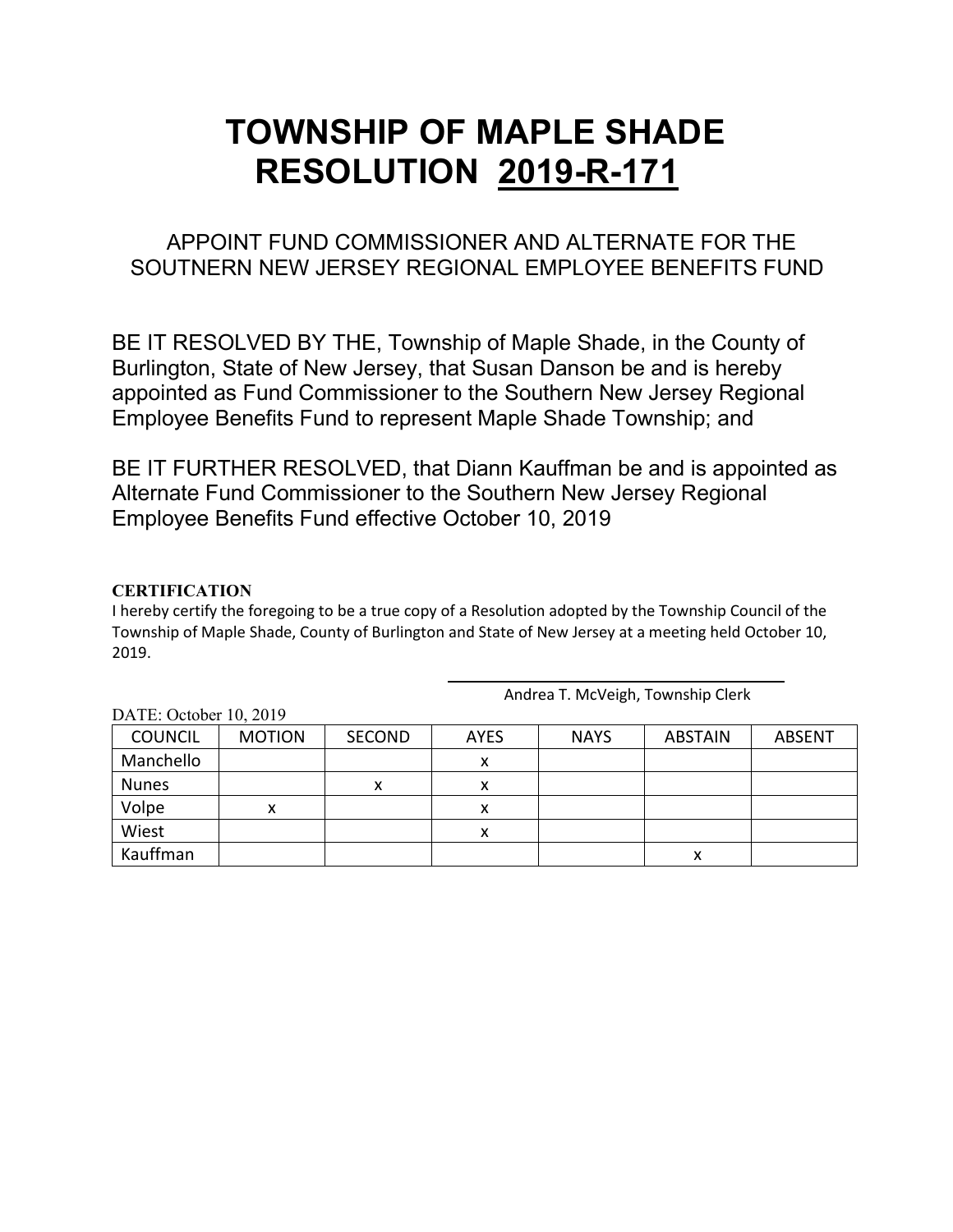### RESOLUTION TO RENEW INDEMNITY AND TRUST AGREEMENT WITH SOUTHERN NEW JERSEY REGIONAL EMPLOYEE BENEFITS FUND

WHEREAS, several public entities in the State of New jersey have joined to form the Southern New Jersey Regional Employee Benefits Fund hereafter referred to as "FUND", as permitted by N.J.S.A. 11:15-3, 17:1-8.1, and 40A:10-36 et se., and;

WHEREAS, the FUND was approved to become operational by the Departments of Insurance and Community Affairs and has been operational since that date; and;

WHEREAS, the statutes and regulations governing the creation and operation of a joint insurance fund, contain certain elaborate restrictions and safeguards concerning the safe and efficient administration of the public interest entrusted to such a FUND;

WHEREAS, the governing body of the Township of Maple Shade, hereinafter referred to as "LOCAL UNIT" has determined that membership in the FUND is in the best interest of the LOCAL UNIT.

NOW, THEREFORE, BE IT RESOLVED that the governing body of the LOCAL UNIT hereby agrees as follows:

- i. Become a member of the FUND for the period outlined in the LOCAL UNIT's Indemnity and Trust Agreements.
- ii. Will participate in the following type(s) of coverage(s):
	- a) Health Insurance and/or Prescription Insurance and/or Dental Insurance as defined pursuant to N.J.S.A. 17B: 17-4, the FUND's Bylaws, and Plan of Risk Management.
- iii. Adopts and r the FUND's Bylaws.
- iv. Execute an application for membership and any accompanying certifications.

BE IT FURTHER RESOLVED that the governing body of the LOCAL UNIT is authorized and directed to execute the Indemnity and Trust Agreement and such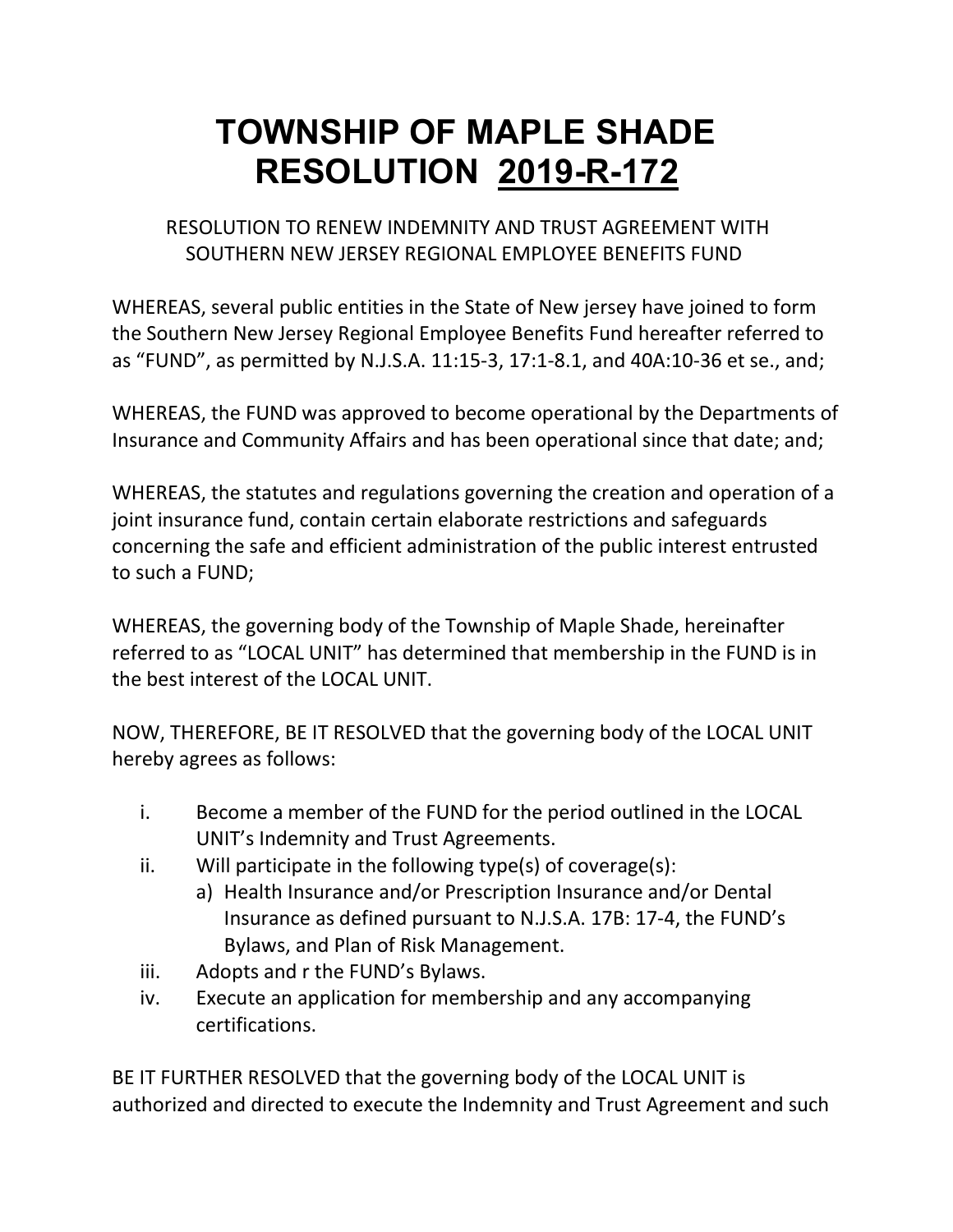other documents signifying membership in the FUND as required by the FUND's Bylaws, and to deliver these documents to the FUNDS's Executive Director with the express reservation that these documents shall become effective only upon:

- i. Approval of the LOCAL UNIT by the FUND.
- ii. Receipt from the LOCAL UNIT of a Resolution accepting assessment/
- iii. Approval by the Ne Jersey Department of Insurance and Department of Community Affairs.

#### **CERTIFICATION**

I hereby certify the foregoing to be a true copy of a Resolution adopted by the Township Council of the Township of Maple Shade, County of Burlington and State of New Jersey at a meeting held October 10, 2019.

| DATE: October 10, 2019 |               |               |             |             |                |               |
|------------------------|---------------|---------------|-------------|-------------|----------------|---------------|
| <b>COUNCIL</b>         | <b>MOTION</b> | <b>SECOND</b> | <b>AYES</b> | <b>NAYS</b> | <b>ABSTAIN</b> | <b>ABSENT</b> |
| Manchello              |               |               |             |             |                |               |
| <b>Nunes</b>           |               | x             |             |             |                |               |
| Volpe                  | Λ             |               |             |             |                |               |
| Wiest                  |               |               | ́           |             |                |               |
| Kauffman               |               |               |             |             |                |               |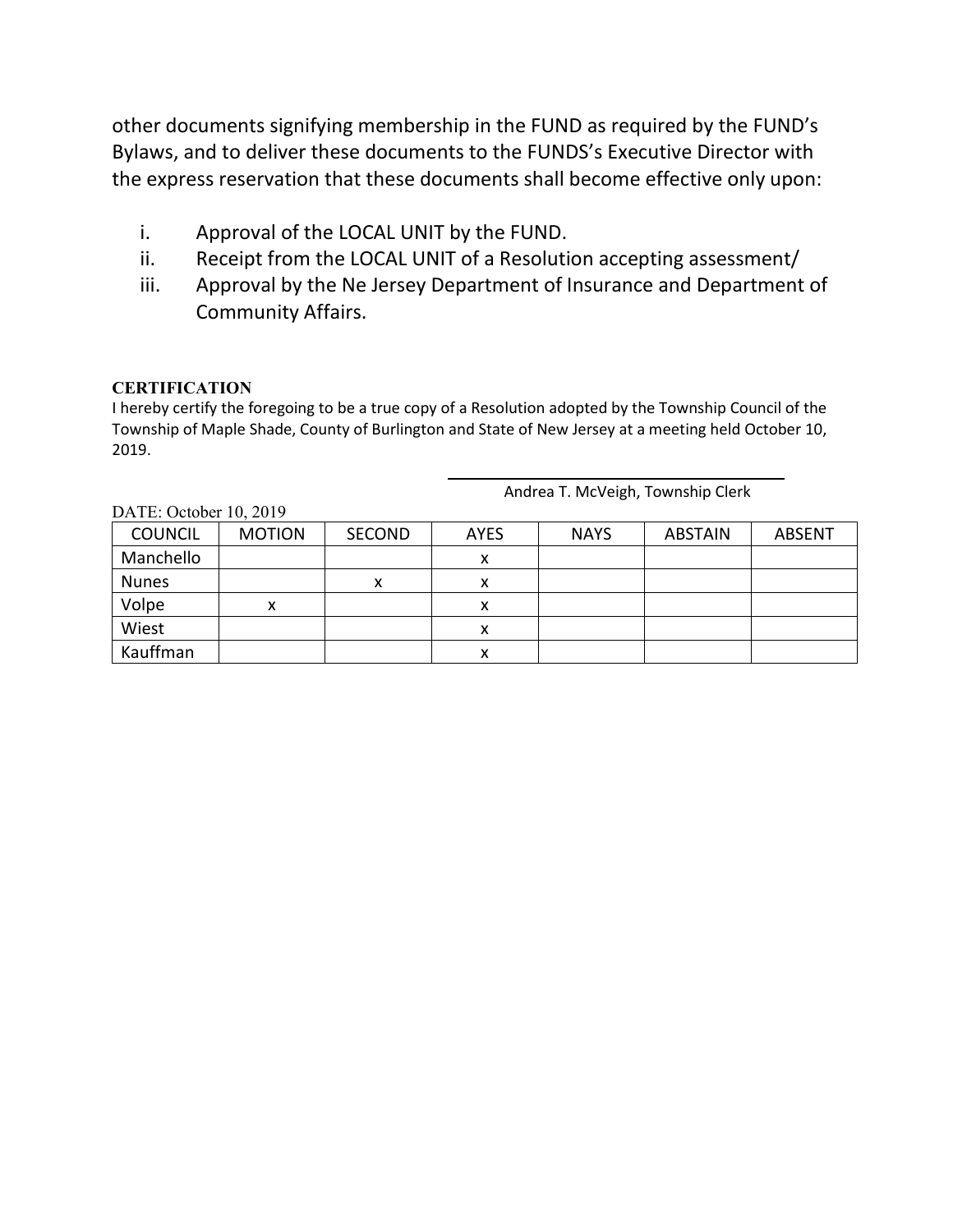### APPROVAL TO SUBMIT A GRANT APPLICATION AND EXECUTE A GRANT CONTACT WITH THE NJDOT FOR THE DRIVE SOBER OR GET PULLED OVER PROJECT

NOW, THEREFORE, BE IT RESOLVED, that the Maple Shade Township Council formally approves the grant application for the above stated project.

BE IT FURTHER RESOLVED that the Mayor and Clerk are hereby authorized to submit an electronic grant application identified as HTS Mobilization 2019 Drive Sober or Get Pulled Over Year End Holiday Crackdown to the New Jersey Department of Transportation on behalf of Maple Shade Township.

BE IT FURTHER RESOLVED that Mayor and Clerk are hereby authorized to sign the grant agreement on behalf of the Township of Maple Shade and that their signature constitutes acceptance of the terms and conditions of the grant agreement and approves the execution of the grant agreement.

#### **CERTIFICATION**

I hereby certify the foregoing to be a true copy of a Resolution adopted by the Township Council of the Township of Maple Shade, County of Burlington and State of New Jersey at a meeting held October 10, 2019.

| $DATE$ , OCtober 10, $2017$<br><b>COUNCIL</b><br><b>MOTION</b><br><b>SECOND</b><br><b>NAYS</b><br><b>AYES</b><br><b>ABSENT</b><br><b>ABSTAIN</b><br>Manchello<br>Λ |   |   |   |  |  |
|--------------------------------------------------------------------------------------------------------------------------------------------------------------------|---|---|---|--|--|
|                                                                                                                                                                    |   |   |   |  |  |
|                                                                                                                                                                    |   |   |   |  |  |
| <b>Nunes</b>                                                                                                                                                       |   | x | x |  |  |
| Volpe                                                                                                                                                              | x |   | x |  |  |
| Wiest                                                                                                                                                              |   |   | х |  |  |
| Kauffman                                                                                                                                                           |   |   | л |  |  |

Andrea T. McVeigh, Township Clerk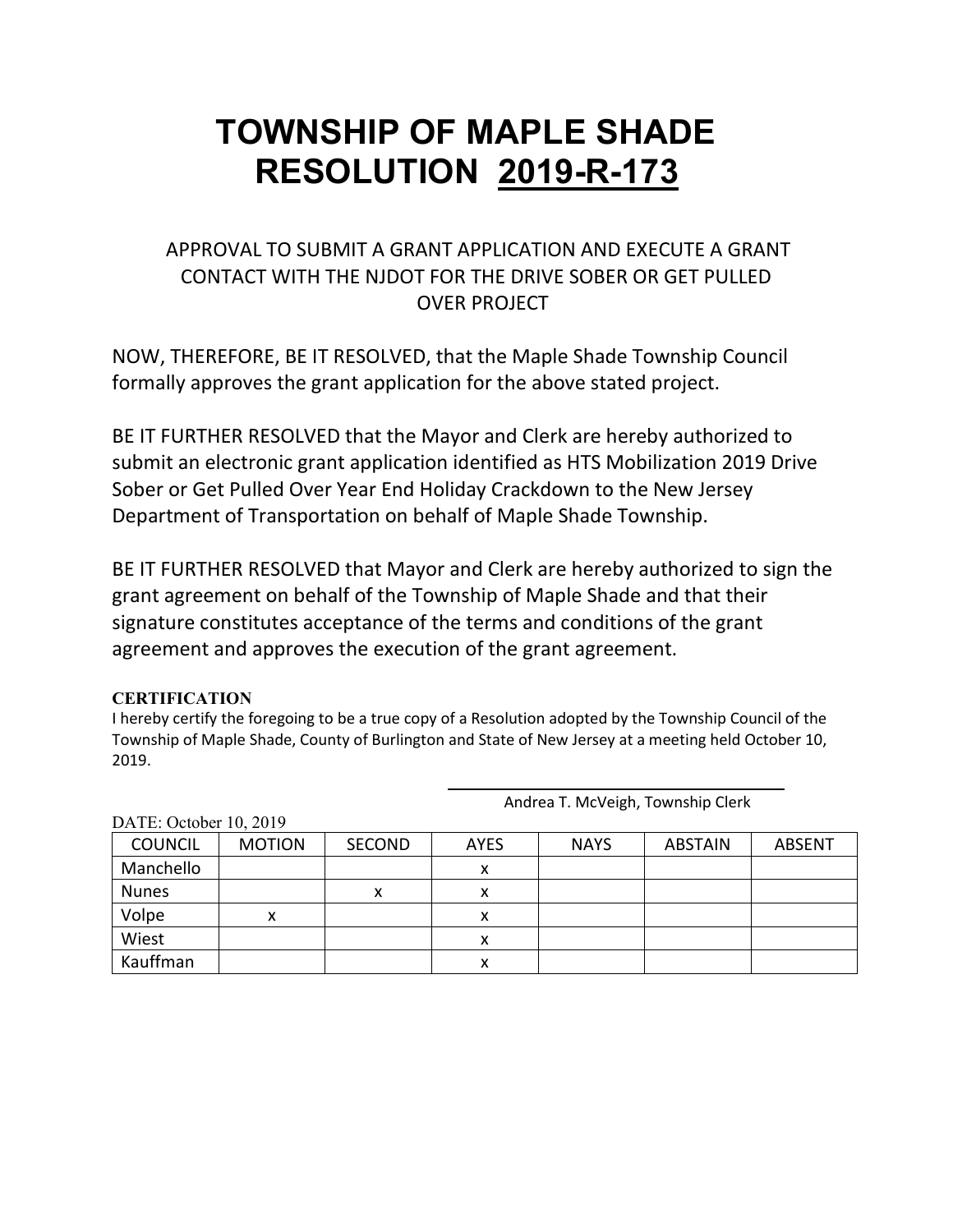#### AUTHORIZE UTILITY ENGINEERING DESIGN AND CONSTRUCTION SERVICES IN THE AMOUNT OF \$78,300.00 FOR THE REPLACEMENT OF THE WINDSOR PUMP STATION AT THE MAIN STREET WATER PLANT

WHEREAS, the Township Council previously appointed Remington & Vernick Engineers as the Township Utility Engineer; and

WHEREAS, the Utility Engineer now seeks authority to undertake certain engineer design and construction services for the replacement of the Windsor pump station at the Main Street Water Plant and has submitted a proposal for those services dated October 1, 2019; and

WHEREAS, the Township's Chief Financial Officer, as required by N.J.A.C. 5:30-1, has certified that there are sufficient funds available for the purpose of awarding a contract to said entity, said certification being attached hereto and made part hereof; and

WHEREAS, the Township Council now desires to approve the proposed services, as limited.

NOW, THEREFORE, BE IT RESOLVED, by the Township Council of the Township of Maple Shade, in the County of Burlington and State of New Jersey, as follows:

1. That the Township Council hereby authorizes Remington & Vernick Engineers to provide engineering design and construction services for the replacement of the Windsor Pump at the Main Street Water Plant, as outlined in Remington & Vernick's proposal dated October 1, 2019 for an amount not to exceed \$78,300.00.

2. That the Township Council hereby authorizes the Mayor and Township Clerk to execute any and all documents necessary for the completion of this project.

#### **CERTIFICATION**

I hereby certify the foregoing to be a true copy of a Resolution adopted by the Township Council of the Township of Maple Shade, County of Burlington and State of New Jersey at a meeting held October 10, 2019.

| DATE: OCLODET $10, 2019$<br><b>COUNCIL</b><br><b>MOTION</b><br><b>SECOND</b><br><b>AYES</b><br><b>ABSTAIN</b><br><b>ABSENT</b><br><b>NAYS</b><br>Manchello<br><b>Nunes</b><br>X<br>X |   |  |   |  |  |
|--------------------------------------------------------------------------------------------------------------------------------------------------------------------------------------|---|--|---|--|--|
|                                                                                                                                                                                      |   |  |   |  |  |
|                                                                                                                                                                                      |   |  |   |  |  |
|                                                                                                                                                                                      |   |  |   |  |  |
| Volpe                                                                                                                                                                                | x |  | x |  |  |
| Wiest                                                                                                                                                                                |   |  | x |  |  |
| Kauffman                                                                                                                                                                             |   |  | X |  |  |

DATE: October 10, 2019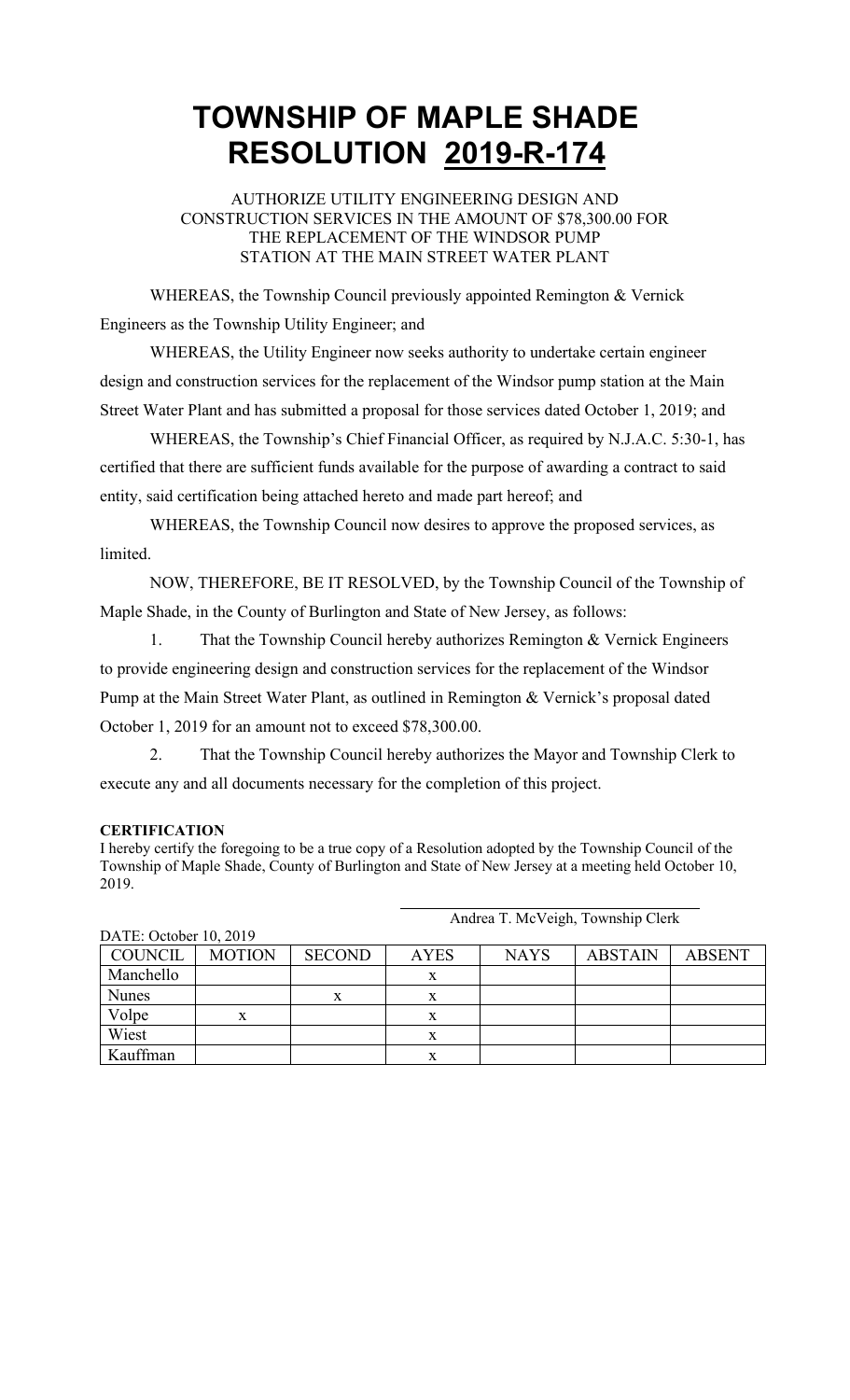AUTHORIZE UTILITY ENGINEERING DESIGN AND CONSTRUCTION SERVICES IN THE AMOUNT OF \$81,200.00 FOR WATER SYSTEM IMPROVEMENTS ON BEECHWOOD AVENUE

WHEREAS, the Township Council previously appointed Remington & Vernick Engineers as the Township Utility Engineer; and

WHEREAS, the Utility Engineer now seeks authority to undertake certain engineering services regarding water system improvements on Beechwood Avenue and has submitted a proposal for those services dated October 1, 2019; and

WHEREAS, the Township's Chief Financial Officer, as required by N.J.A.C. 5:30-1, has certified that there are sufficient funds available for the purpose of awarding a contract to said entity, said certification being attached hereto and made part hereof; and

WHEREAS, the Township Council now desires to approve the proposed services, as limited.

NOW, THEREFORE, BE IT RESOLVED, by the Township Council of the Township of Maple Shade, in the County of Burlington and State of New Jersey, as follows:

1. That the Township Council hereby authorizes Remington & Vernick Engineers to provide engineering services with respect to water system improvements on Beechwood Avenue, as outlined in Remington & Vernick's proposal dated October 1, 2019 for an amount not to exceed \$81,200.00.

2. That the Township Council hereby authorizes the Mayor and Township Clerk to execute any and all documents necessary for the completion of this project.

#### **CERTIFICATION**

I hereby certify the foregoing to be a true copy of a Resolution adopted by the Township Council of the Township of Maple Shade, County of Burlington and State of New Jersey at a meeting held October 10, 2019.

| DATE: October 10, 2019 |               |               |             |             |                |               |
|------------------------|---------------|---------------|-------------|-------------|----------------|---------------|
| COUNCIL                | <b>MOTION</b> | <b>SECOND</b> | <b>AYES</b> | <b>NAYS</b> | <b>ABSTAIN</b> | <b>ABSENT</b> |
| Manchello              |               |               |             |             |                |               |
| <b>Nunes</b>           |               | X             | X           |             |                |               |
| Volpe                  | X             |               | x           |             |                |               |
| Wiest                  |               |               | X           |             |                |               |
| Kauffman               |               |               | л           |             |                |               |